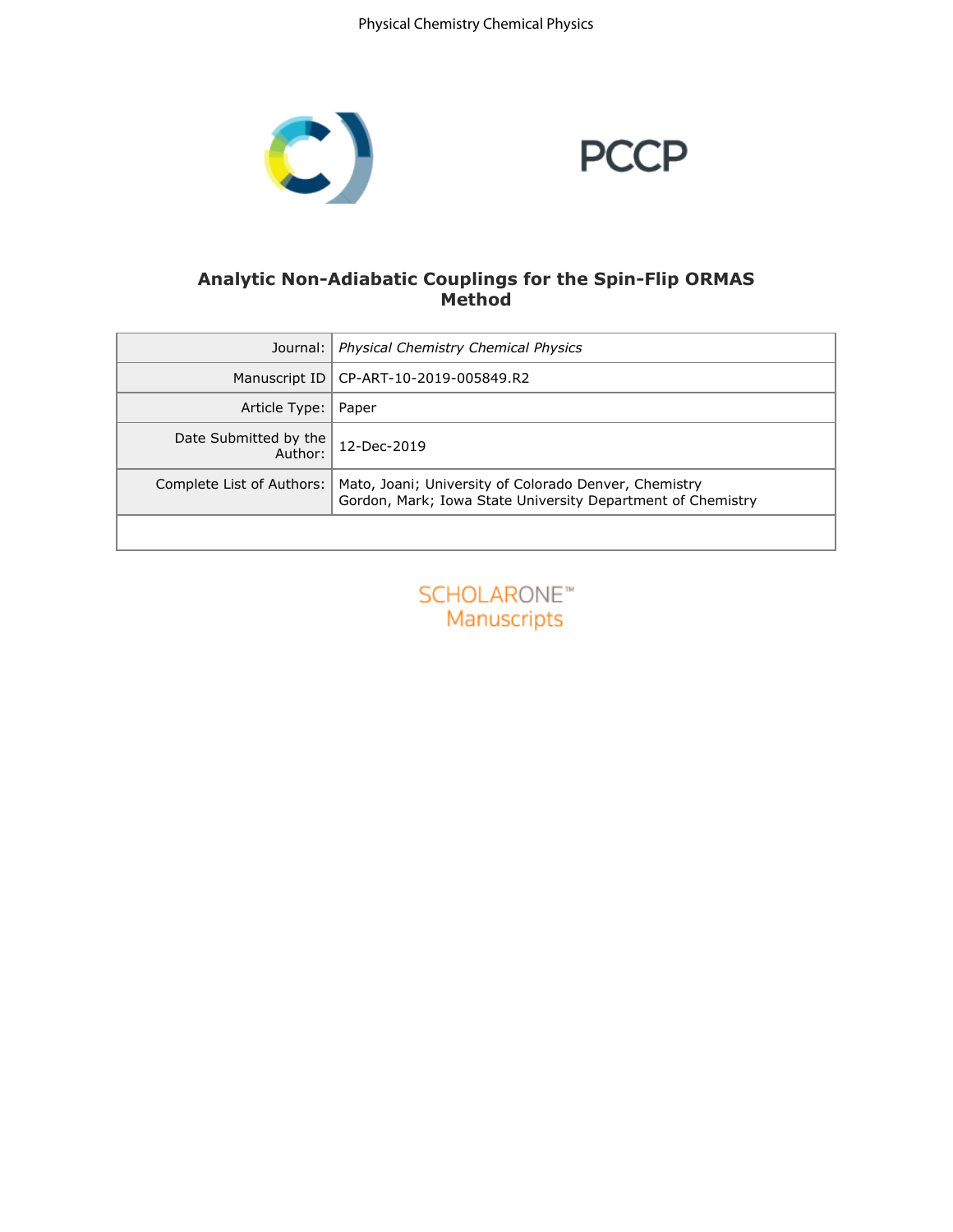# Analytic Non-Adiabatic Couplings for the Spin-Flip ORMAS Method.

Joani Mato and Mark S. Gordon Department of Chemistry and Ames Laboratory Iowa State University, Ames, IA 50011

## 1. Abstract.

Analytic non-adiabatic coupling matrix elements (NACME) are derived and implemented for the spin-flip occupation restricted multiple active space configuration interaction (SF-ORMAS-CI) method. SF-ORMAS is a general spin correct implementation of the SF-CI method and has been shown to correctly describe various stationary geometries, including regions of conical intersections. The availability of non-adiabatic coupling allows a fuller examination of non-adiabatic phenomena with the SF-ORMAS method. In this study, the implementation of the NACME is tested using two model systems, MgFH and ethylene. In both cases, the SF-ORMAS method exhibits good qualitative agreement with established multi-reference methods, suggesting that SF-ORMAS is a suitable method for the study of non-adiabatic chemical phenomena.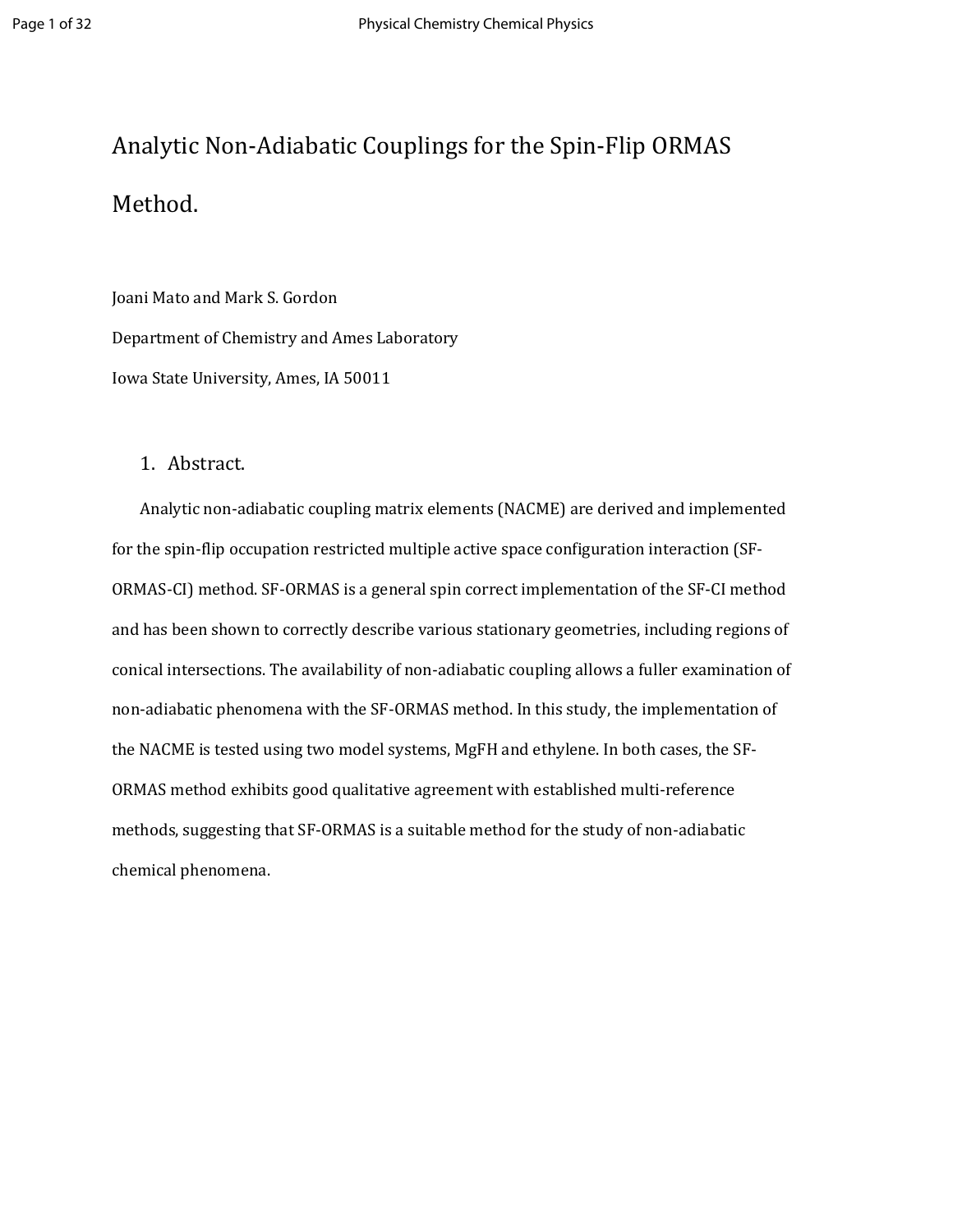## 2. Introduction.

The Born-Oppenheimer (BO) approximation allows each electronic state to be treated independently, while the nuclei move within the strict confines of a single BO potential energy surface (PES)<sup>1</sup>. This assumption greatly facilitates the quantum chemical study of molecules in their ground electronic states, for most of which the BO model is a sufficiently valid approximation. On the other hand, when two or more PESs approach degeneracy, the BO approximation no longer applies<sup>2</sup>. In such instances, the interaction between the various PESs becomes non-negligible, and energy can transfer readily between electronic and nuclear motions<sup>2</sup>. Transitions between BO states can occur via nuclear motion alone, thus allowing non-adiabatic processes to take place.

To account for the non-BO interaction between adiabatic states, it is often necessary to compute the first order vibronic couplings, otherwise known as *non-adiabatic coupling matrix elements* (NAC or NACME). The expression for the NACME between two states is given in equation (1):

$$
D_{IJ}^x = \left\langle \Psi_1(r;X) \left| \frac{\partial}{\partial x} \right| \Psi_J(r;X) \right\rangle \tag{1}
$$

In equation (1),  $\Psi_l$  and  $\Psi_l$  denote the adiabatic wave functions of states I and J, respectively, r denotes electronic coordinates, and X denotes the collection of nuclear coordinates, upon which the wave function depends parametrically. Lastly, the lowercase x in the derivative operator denotes an arbitrary nuclear coordinate. As implied in Eq. (1), the first order NACME is a vector quantity that depends on 3N cartesian coordinates, or 3N-6 internal coordinates (3N-5 for linear molecules), where N is the number of atoms. Hence, the first order NACME is sometimes referred to as a *vector* coupling<sup>2</sup>.

The first order NACME is pivotal in the study of non-adiabatic phenomena, as the magnitude of the coupling often indicates the strength of the interaction between the two (or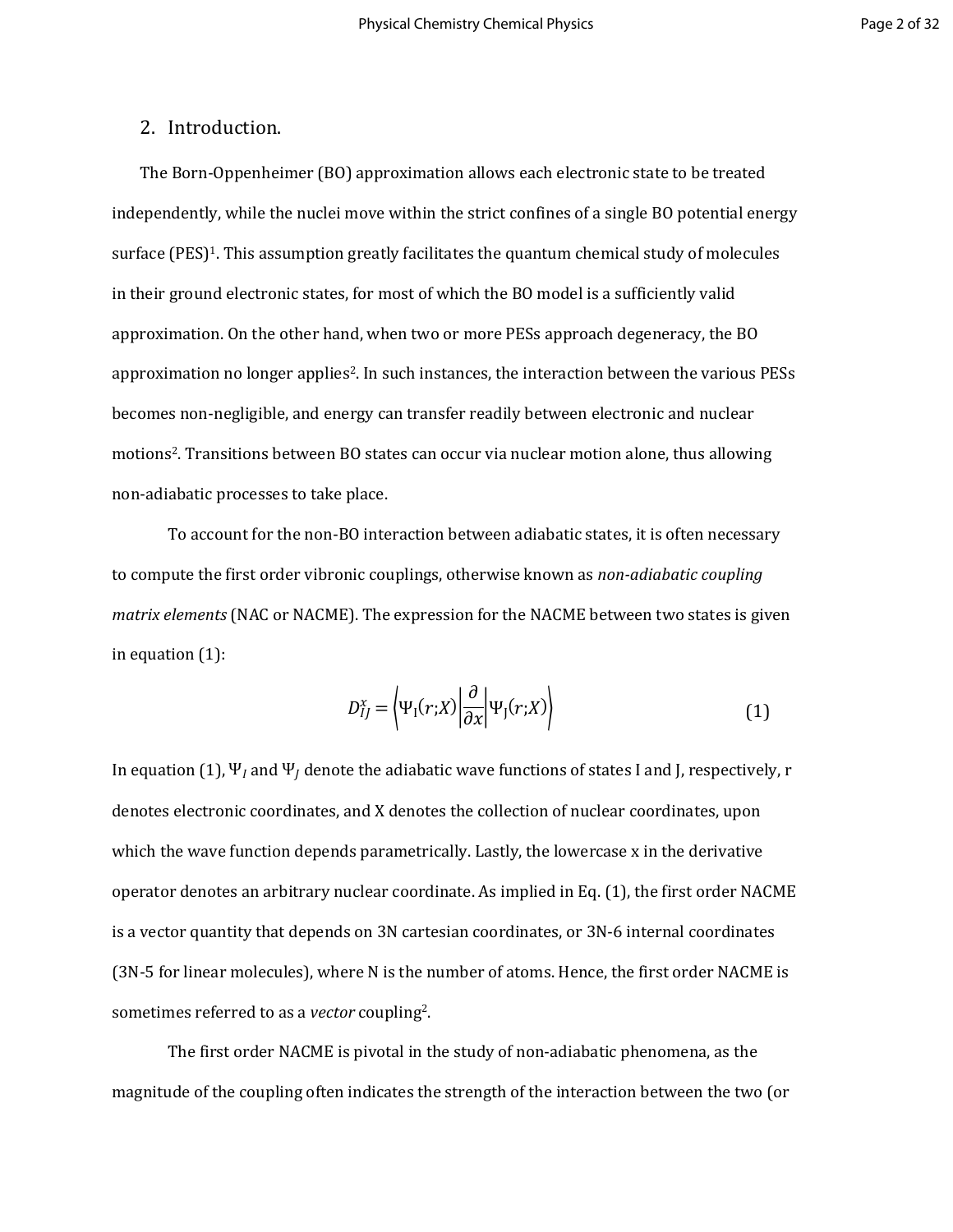#### Page 3 of 32 **Physical Chemistry Chemical Physics**

more) adiabatic states<sup>2,3</sup>, and by extension, the inappropriateness of the BO approximation. For example, in geometries for which two or more PESs are degenerate (regions of conical intersections), the NACME magnitude grows very large<sup>4,5</sup>. Moreover, the computation of the NACME has practical importance since it is often a required variable in minimum energy conical intersections (MECI) searches<sup>6</sup>, and simulations of non-adiabatic dynamics<sup>7,8</sup>.

While the availability of NACME is necessary in such cases, it is of equal importance that the underlying wave function used in Eq. (1) can accurately describe adiabatic PESs in the important regions of coordinate space. Traditionally, multi-reference (MR) methods have been used in non-adiabatic studies since they are best equipped to treat degeneracies or neardegeneracies. Commonly used methods are the multi-configurational self-consistent field  $(MCSCF)^9$  and multi-reference configuration interaction  $(MRCI)^{10}$  methods, both of which have analytic NACME available<sup>3,11,12</sup>. Multi-reference methods are ideal in the study of nonadiabatic processes; however, their computational expense limits these methods to relatively small systems. The MCSCF method may also exhibit convergence and root-flipping issues<sup>13</sup>, in addition to the need to carefully select an active space for the system of interest.

An attractive alternative to MR treatments are the spin-flip (SF) family of methods, introduced by Krylov<sup>14–16</sup>. Adapted to a variety of quantum chemical schemes such as configuration interaction (SF-CI)<sup>15,17</sup>, equations-of-motion coupled-cluster (SF-EOM)<sup>14</sup>, and time-dependent density functional theory (SF-TDDFT)<sup>18</sup>, SF methods have been used to adequately describe non-dynamic correlation, particularly in regions of conical intersections<sup>19-21</sup>. Analytic gradients<sup>22</sup> and analytic NACME<sup>23</sup> have also been derived and implemented for some of the SF methods. However, many SF methods suffer from unpredictable spin-contamination since the wave function is not an exact eigenfunction of the  $\hat{S}^2$  operator<sup>24</sup>. This somewhat limits the usefulness of the above-mentioned SF schemes. As a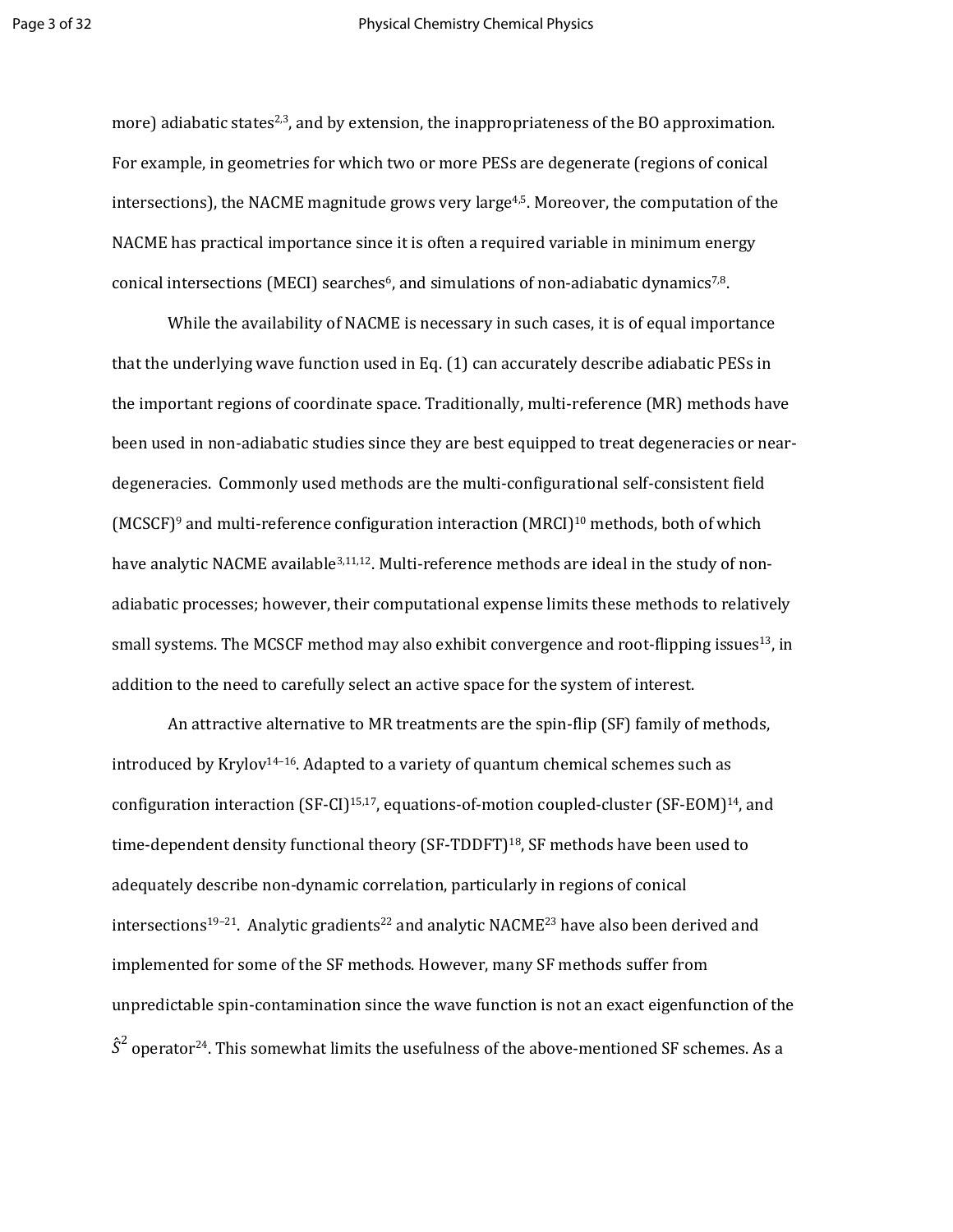result, several schemes restoring spin-completeness of the SF configurational space have been implemented within wave function theory<sup>17,25-27</sup> and TDDFT<sup>28-31</sup>.

The SF-ORMAS<sup>32</sup> family of methods was developed as a *general* SF configuration interaction approach that corrects the spin-contamination present in conventional SF-CI methods. SF-ORMAS was shown to correctly capture non-dynamic correlation in such processes as bond-breaking, diradical transition states, and low-lying excited states. An analytic gradient was also developed<sup>33</sup>, allowing for the efficient optimization of minima, transition states, and conical intersections. The molecular structures optimized at the SF-ORMAS level of theory were in most cases very similar to the structures optimized by multireference methods such as MRCI and MRPT2.

In the present paper the analytic NACME for SF-ORMAS is derived and implemented in the GAMESS (General Atomic and Molecular Electronic Structure System)34,35 quantum chemistry software package.

#### 3. Theoretical Approach

#### 2.1 A brief overview of the SF-ORMAS method

A brief overview of the SF-ORMAS method is given here for completeness. Readers who are interested in a more detailed description of the method are directed to the original SF-ORMAS paper<sup>32</sup>.

SF-ORMAS is a general single-reference spin-flip configuration interaction (SF-CI) method<sup>15,17,24</sup>. Unlike conventional CI methods, SF-CI is performed through a series of spinflipping excitations from a high-spin open-shell determinant (ROHF in this case), resulting in determinants with a lower  $\hat{S}_z$  eigenvalue than the original SCF calculation (i.e.  $\Delta M_s < 0$ ). This results in a CI wave function that has a lower multiplicity than the underlying SCF calculation. For example, a single SF-CIS calculation requires a triplet starting determinant to produce a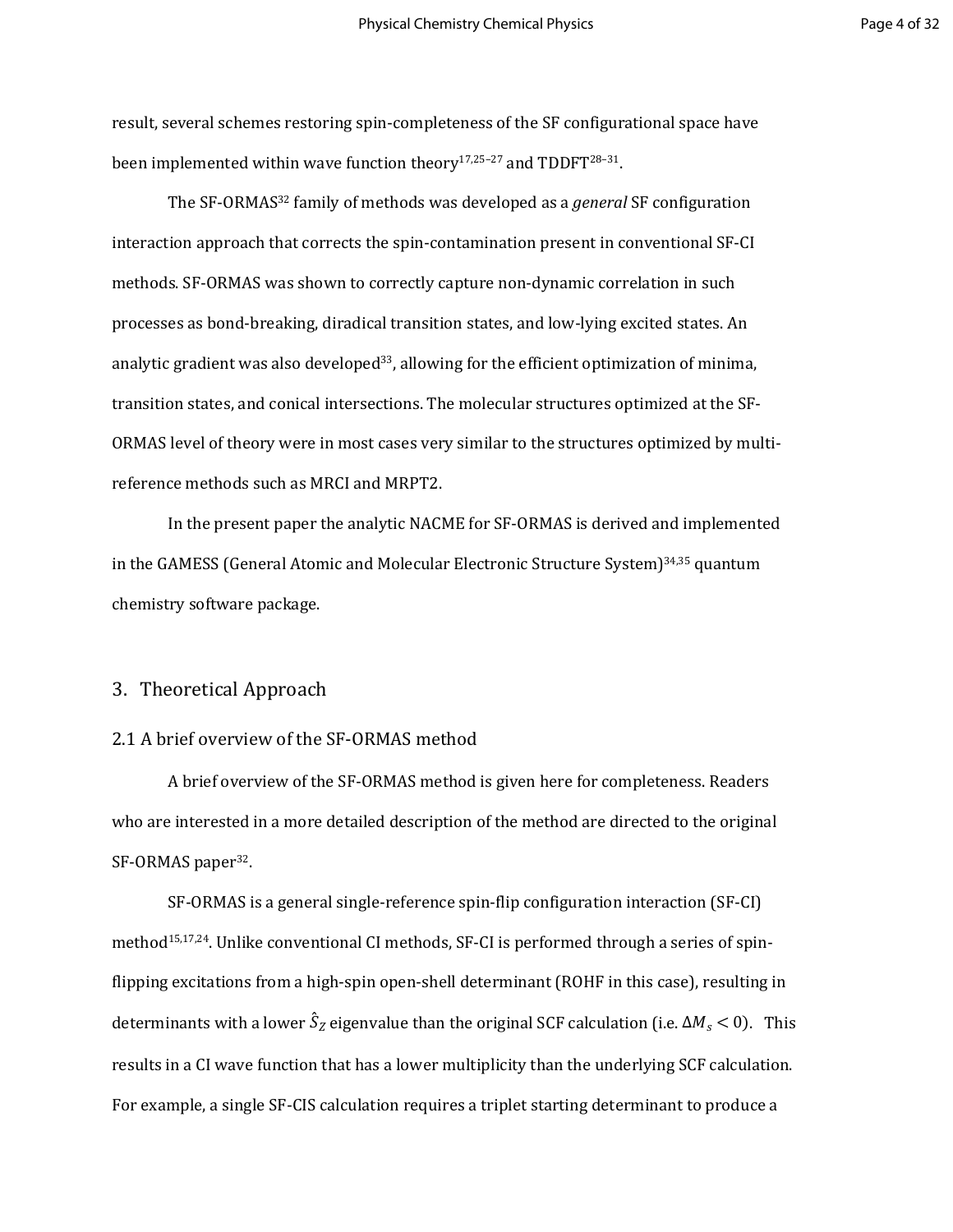final singlet CI wave function. A graphical representation of the SF-CIS procedure is shown in Figure 1.



**Figure 1**: A graphical representation of the SF-CIS procedure

Because of the high-spin starting determinant, spin-flip methods provide a multireference description of the system within a single-reference formalism (only a single determinant is used as the starting point). This offers significant advantages in computational efficiency and accuracy but suffers from the unfortunate side-effect of spin-contamination. The wave function generated by the spin-flip procedure is an eigenfunction of the  $\hat{S}_Z$  operator, but not necessarily of the  $\hat{S}^2$  operator. This is evident in Figure 1, as determinants (e), (f), (g), and (h) cannot be paired into configuration state functions (CSFs).

The SF-ORMAS method was developed as a solution to the spin-contamination problem of SF-CI, as well as an attempt to generalize all currently available SF-CI schemes into one unified method. The SF-ORMAS method relies on the powerful ORMAS algorithm<sup>36</sup>, which allows for the arbitrary partitioning of the orbital space into subspaces, each constrained by a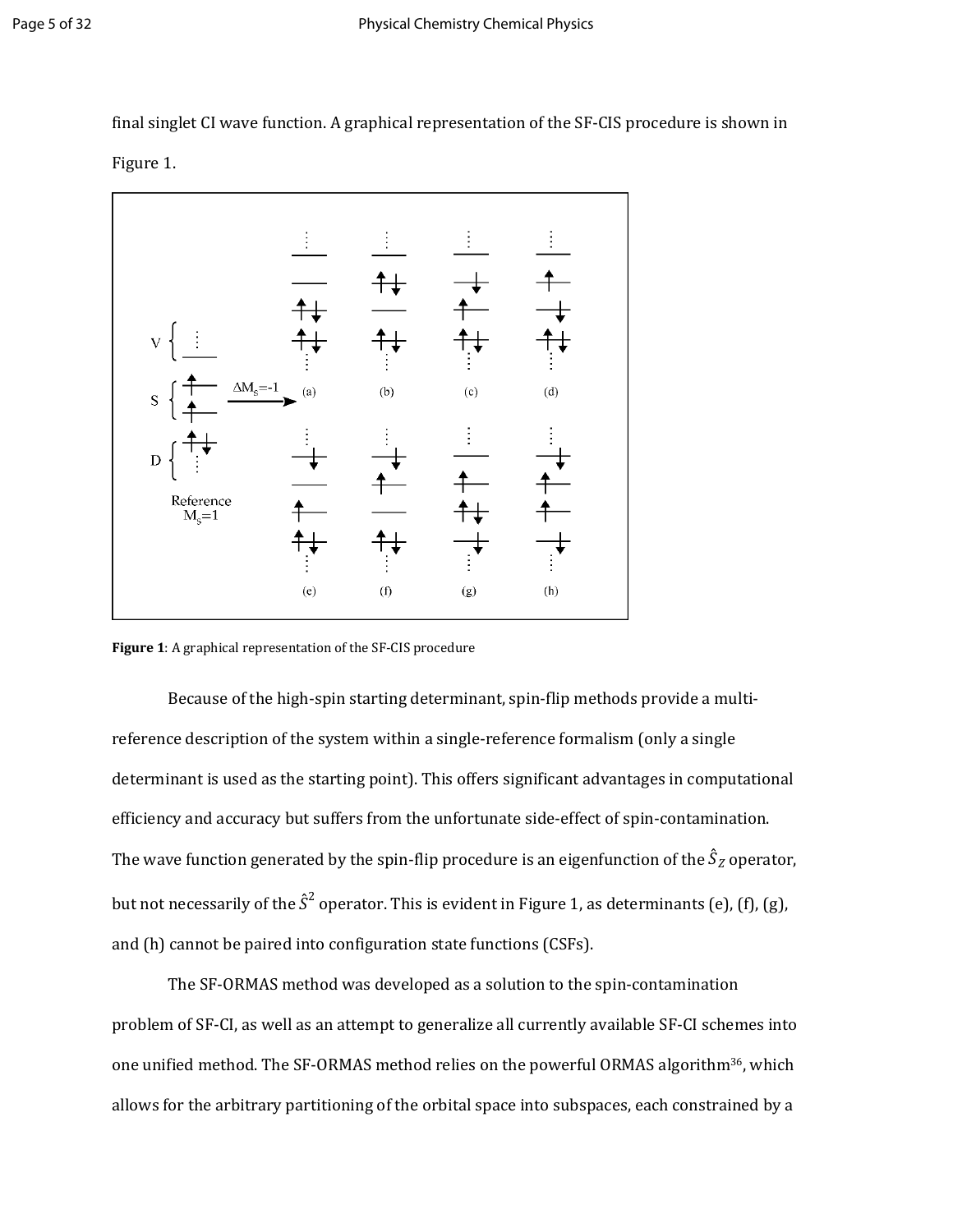minimum and maximum number of electron occupations. The SF-ORMAS procedure imposes the additional constraint that each generated determinant must be of a lower multiplicity than the underling SCF determinant. While the ORMAS method also relies on Slater determinants rather than CSFs, it generates all possible determinants within the given set of constraints. As such, the final SF-ORMAS wave function possesses the correct spin symmetry and does not suffer from spin-contamination.

Many possible SF-CI schemes are available through the SF-ORMAS procedure, many of which are exemplified in the previous publications of the method $32,33$ . The SF-ORMAS method also includes analytic gradients<sup>33</sup> for geometry optimizations, as well as a perturbation correction to account for dynamic correlation<sup>32</sup>.

#### 2.2 Analytic expressions for the SF-ORMAS NACME

SF-ORMAS is a general CI method; therefore, the derivation of the analytic NACME is formally identical to that of MCSCF/MRCI3,37, with the main differences occurring in the response terms. Thus, only a brief summary of the derivation is presented below. To maintain the generality of the SF-ORMAS method, no assumptions are made about the occupation or partitions of the ORMAS subspaces in this derivation, other than the required "spin-flipping" constraint. Thus, in principle, this derivation is applicable to every SF-ORMAS partitioning scheme that has been previously introduced<sup>32,33</sup>.

The total SF-ORMAS wave function for an arbitrary CI state I can be expressed as a linear combination of Slater determinants:

$$
\Psi_{I} = \sum_{t} C_{t}^{I} \psi_{t} \tag{2}
$$

In equation (2),  $\psi_t$  denotes the Slater determinants,  $\mathcal{C}_t^I$  the variationally optimized CI coefficients for state *I*, while the index t runs over all possible determinants in a given CI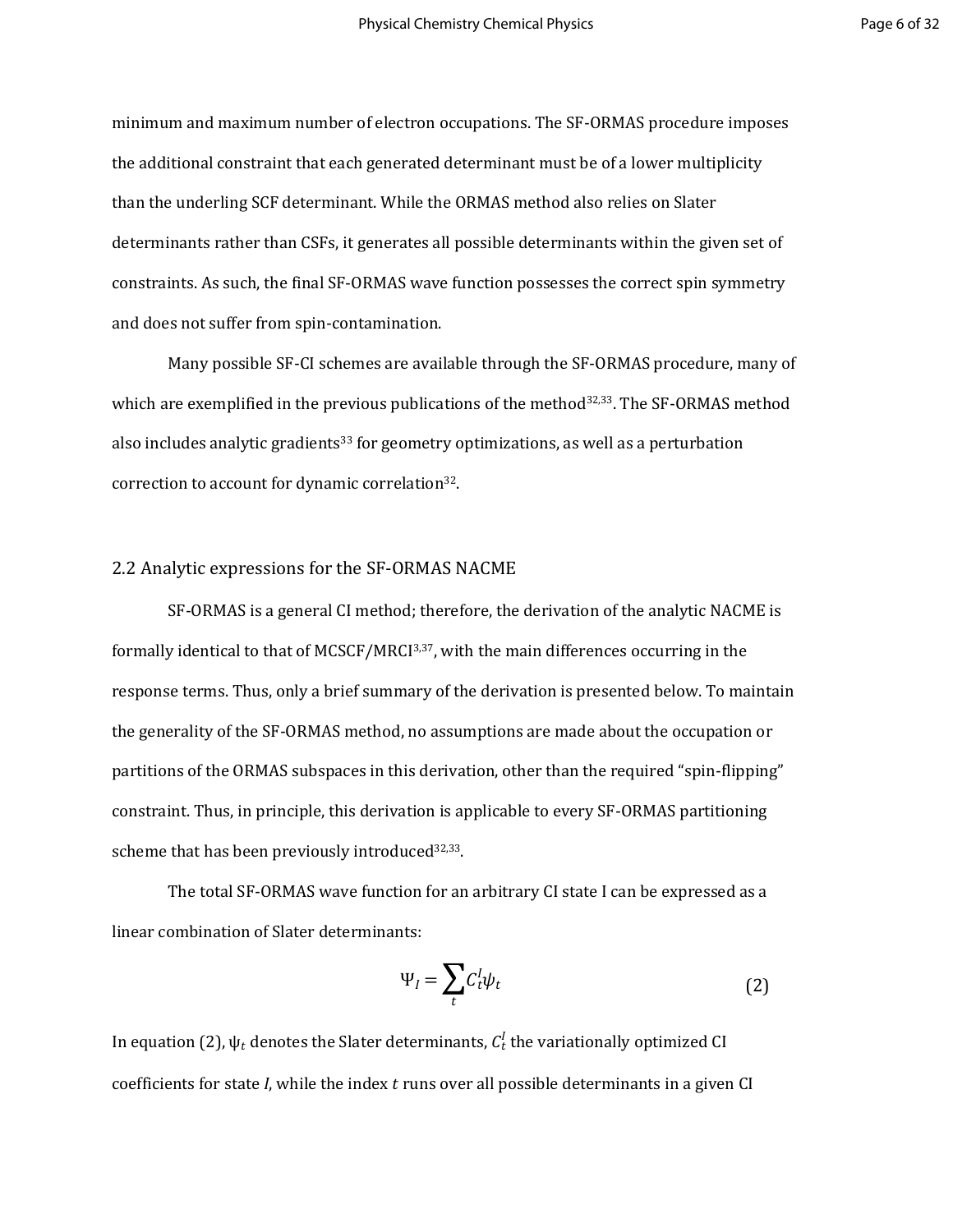#### Page 7 of 32 Physical Chemistry Chemical Physics

expansion. Nuclear and electronic coordinate dependencies have been left out of the above notation for simplicity. Applying Eq. (2) to the NACME definition (1) results in the two-term equation:

$$
D_{IJ}^x = \left| \sum_t C_t^I \psi_t \middle| \sum_{t'} \frac{\partial C_{t'}^I}{\partial x} \psi_t \right| + \left| \sum_t C_t^I \psi_t \middle| \sum_{t'} C_{t'}^I \frac{\partial \psi_t}{\partial x} \right| = D_{IJ}^{x,CI} + D_{IJ}^{x,MO}
$$
(3)

Thus, the computation of the analytic NACME is split into two terms, one containing the derivatives of the CI coefficients (the CI term), and one containing the derivatives of the Slater determinant (hereafter referred to as the MO term).

The CI term can be simplified by taking advantage of the orthonormality between Slater determinants:

$$
D_{IJ}^{x,CI} = \sum_{tt'} C_t^I \frac{\partial C_t^I}{\partial x} \langle \psi_t | \psi_{t'} \rangle = \sum_t C_t^I \frac{\partial C_t^I}{\partial x} = \mathcal{C}^I \dagger \frac{\partial}{\partial x} \mathcal{C}^J \tag{4}
$$

where a bold typeface in Eq. (4) represents a vector quantity. The direct differentiation of the CI coefficients in Eq. (4) can be avoided by manipulating the coupled-perturbed CI equations<sup>38</sup>. By differentiating the CI variational condition,  $HC - EC = 0$ , the expression in Eq. (4) can be written as:

$$
\mathbf{C}^I \dagger \frac{\partial}{\partial x} \mathbf{C}^J = (E_I - E_J)^{-1} \mathbf{C}^I \dagger \frac{\partial \mathbf{H}}{\partial x} \mathbf{C}^J
$$
 (5)

where  $E_I$  and  $E_I$  are the energies of states *I* and *J*, and **H** represents the *Hamiltonian matrix elements* between Slater determinants*.* The derivative term on the right hand side of Eq. (5) reduces to an expression very similar to that of the CI gradient<sup>33,39</sup>:

$$
\mathbf{C}^{\mathbf{I}} + \frac{\partial \mathbf{H}}{\partial x} \mathbf{C}^{\mathbf{J}} = \sum_{ij}^{MO} Q_{ij}^{IJ} h_{ij}^{x} + \sum_{ijkl}^{MO} G_{ijkl}^{IJ}(ij \mid kl)^{x} + \sum_{ij}^{MO} L_{ij}^{IJ} U_{ij}^{x}
$$
(6)

The sums on the right-hand side of equation (6) run over all molecular orbitals (MOs). Eq. (6) and the analytic gradient expression for the CI energy differ in the densities and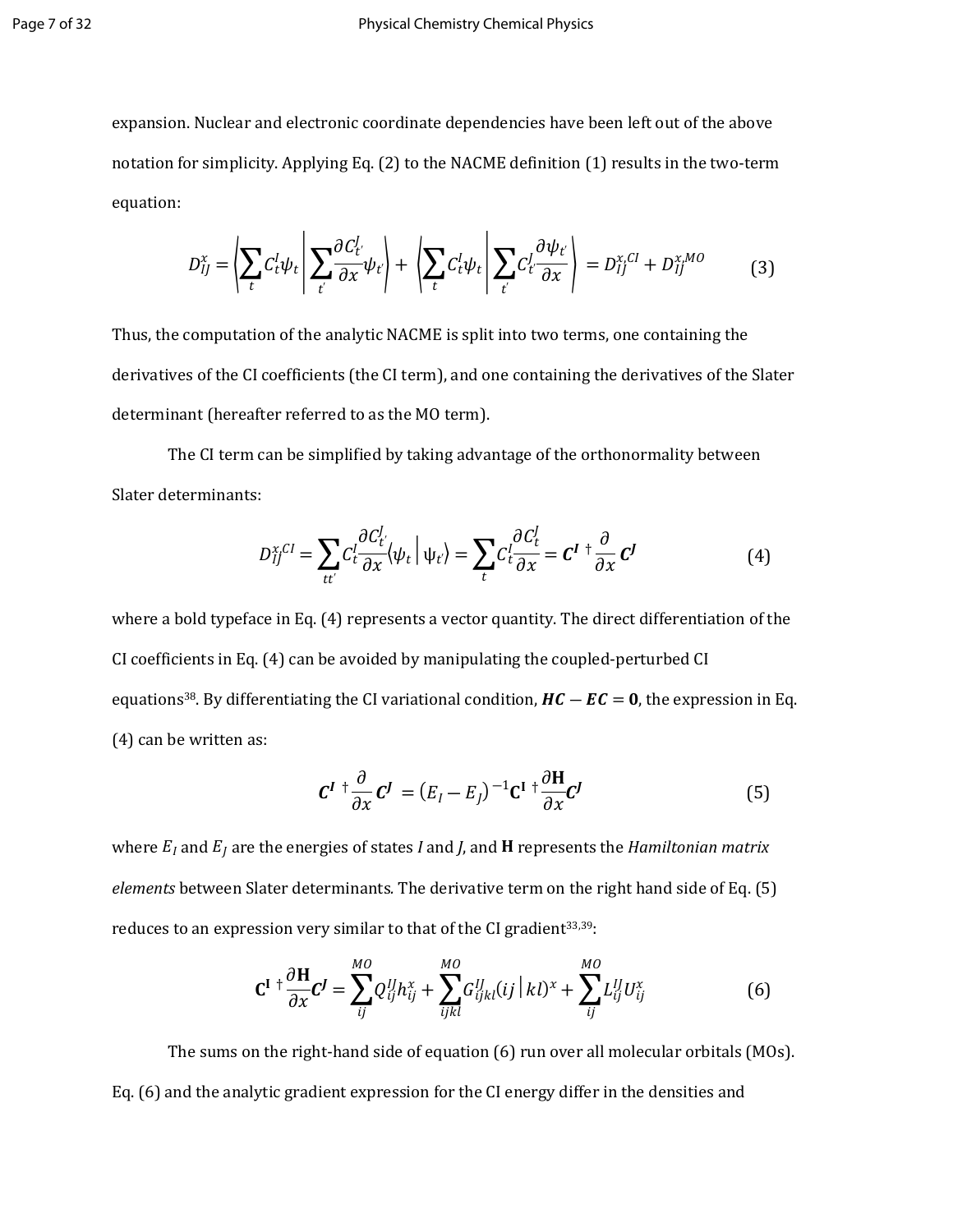lagrangian expressions. The one- and two-particle densities, and the CI lagrangian in the CI gradient expression are replaced by the corresponding transition densities ( $Q^{IJ}_{ij}$  and  $G^{IJ}_{ijkl}$ ) and the transition lagrangian  $(L_{ij}^{ll})$ , respectively.

The transition densities are defined by:

$$
Q_{ij}^{IJ} = \sum_{tt'} C_t^I Q_{ij}^{tt'} C_{t'}^I \; ; \; G_{ijkl}^{IJ} = \sum_{tt'} C_t^I G_{ijkl}^{tt'} C_{t'}^I \tag{7}
$$

where  $Q_{ij}^{tt'}$  and  $G_{ijkl}^{tt'}$  in Eq. (7) are the CI coupling constants for two arbitrary Slater determinants *t* and *t'.* 

The transition lagrangian is defined by:

$$
L_{ij}^{IJ} = 2 \sum_{p}^{MO} Q_{ip}^{IJ} h_{jp} + 4 \sum_{pqs}^{MO} G_{ipqs}^{IJ}(jp \mid qs)
$$
 (8)

where  $h_{ip}$  and  $(jp \mid qs)$  are the one and two-electron integrals in the MO basis, respectively. The remaining terms in Eq. (6) are identical to those used in the CI analytic gradients, provided that states *I* and *J* use a common set of molecular orbitals (which is the case in SF-ORMAS). The terms  $h_{ij}^x$  and  $(ii \mid kl)^x$  are the "skeleton" one- and two-electron integrals, defined by:

$$
h_{ij}^{x} = \sum_{\mu\nu}^{A0} c_{i\mu} c_{j\nu} \frac{\partial h_{\mu\nu}}{\partial x}
$$
  
(*ij* | *kl*)<sup>x</sup> = 
$$
\sum_{\mu\nu\rho\sigma}^{A0} c_{i\mu} c_{j\nu} c_{k\rho} c_{l\sigma} \frac{\partial (\mu\nu | \rho\sigma)}{\partial x}
$$
 (9)

where  $h_{\mu\nu}$  and  $(\mu\nu|\rho\sigma)$  are the one- and two-electron integrals in the atomic orbital (AO) basis, and  $c_{i\mu}$  are the MO coefficients. Lastly,  $U_{ij}^{\chi}$  in Eq. (6) are the MO response terms, determined via the coupled-perturbed Hartree-Fock (CPHF) equation.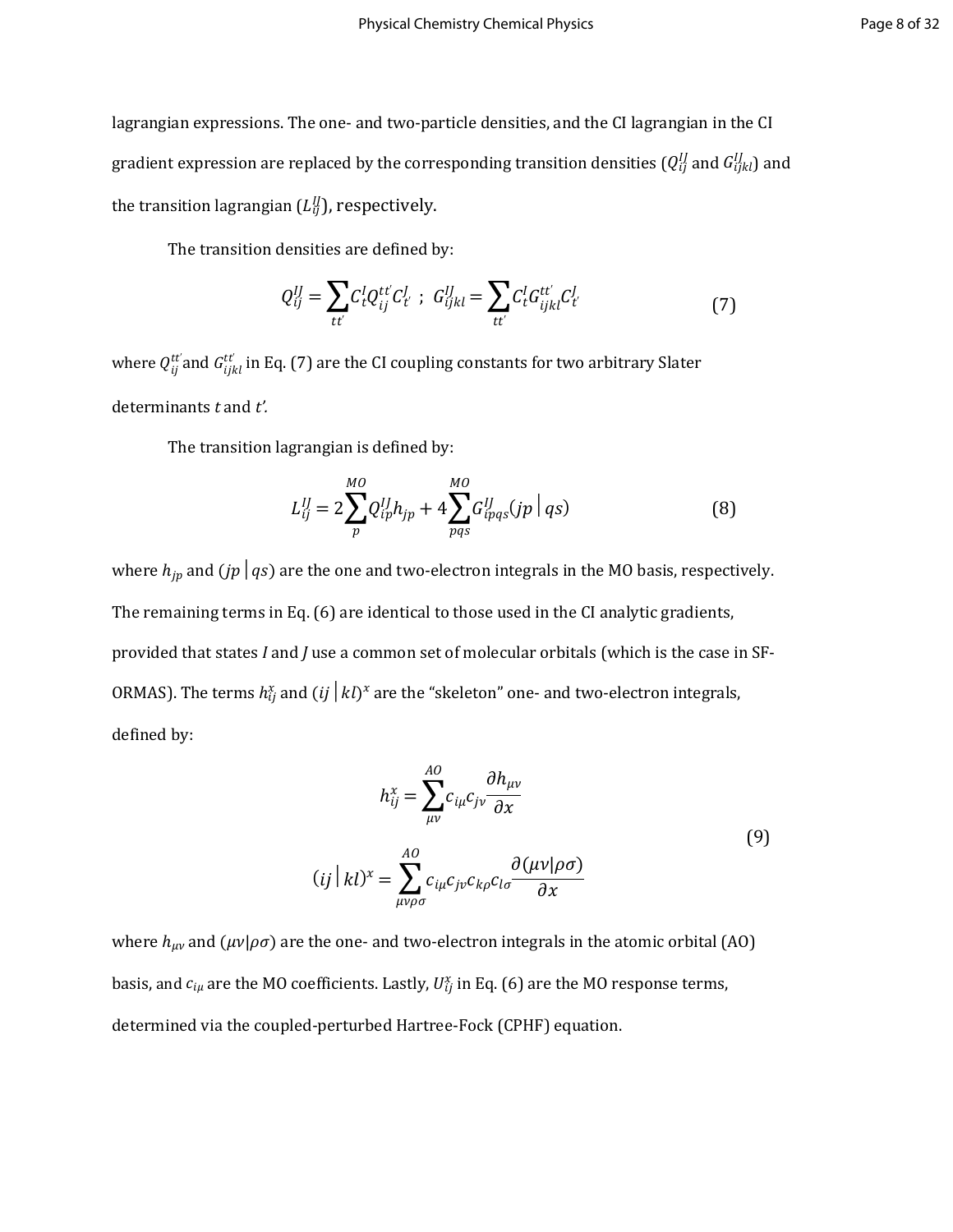The derivative with respect to Slater determinants in the NACME expression (3), i.e. the MO term, reduces to the derivative of molecular orbitals by recognizing that a derivative works as a one-electron operator. This expression then takes the form:

$$
D_{ij}^{x,MO} = \sum_{ij}^{MO} Q_{ij}^{IJ} \bigg| \phi_i \bigg| \frac{\partial}{\partial x} \bigg| \phi_j \bigg\rangle \tag{10}
$$

where  $\phi_i$  denotes the molecular orbitals and  $Q^{IJ}_{ij}$  is an element of the transition one-particle density matrix, defined in Eq. (7). Since the molecular orbitals are expanded in atomic orbitals via the expression,  $\phi_i = \sum_\mu c_{i\mu} \chi_\mu$ , the derivative in Eq. (10) is expanded by the product rule into the derivatives of atomic orbitals and MO coefficients (expressed through the response terms, as above). Thus, the final form of the MO term becomes:

$$
D_{ij}^{x,MO} = \sum_{ij}^{MO} Q_{ij}^{IJ} \left[ \sum_{\mu\nu}^{AO} c_{i\mu} c_{j\nu} \left| \chi_{\mu} \right| \frac{\partial}{\partial x} \left| \chi_{\nu} \right| + \sum_{p}^{MO} S_{ip} U_{pj}^{x} \right] = \sum_{ij}^{MO} Q_{ij}^{IJ} [\sigma_{ij}^{x} + U_{ij}^{x}] \tag{11}
$$

where  $S_{ip} = \langle \phi_i | \phi_p \rangle$  in Eq. (11) is the overlap matrix of the orthonormal MOs.

The total expression for the NACME is written as:

$$
D_{ij}^{x} = (E_{I} - E_{j})^{-1} \left[ \sum_{ij}^{MO} Q_{ij}^{II} h_{ij}^{x} + \sum_{ijkl}^{MO} G_{ijkl}^{II}(ij \mid kl)^{x} + \sum_{ij}^{MO} L_{ij}^{II} U_{ij}^{x} \right] + \sum_{ij}^{MO} Q_{ij}^{II} [\sigma_{ij}^{x} + U_{ij}^{x}]
$$
  

$$
= (E_{I} - E_{j})^{-1} \left[ \sum_{ij}^{MO} Q_{ij}^{II} h_{ij}^{x} + \sum_{ijkl}^{MO} G_{ijkl}^{II}(ij \mid kl)^{x} \right]
$$

$$
+ \sum_{ij}^{MO} \left[ \{ L_{ij}^{II}(E_{I} - E_{J})^{-1} + Q_{ij}^{II} \} U_{ij}^{x} + Q_{ij}^{II} \sigma_{ij}^{x} \right]
$$
(12)

As in the case of the SF-ORMAS analytic gradients, the MO responses must reflect the underlying open-shell high-spin SCF calculations<sup>33</sup>, as well as the specific partitioning of the orbital space by the ORMAS algorithm (the total energy is invariant to orbital rotations within the same ORMAS subspace). Specifically, the MO responses in Eq. (12) are obtained through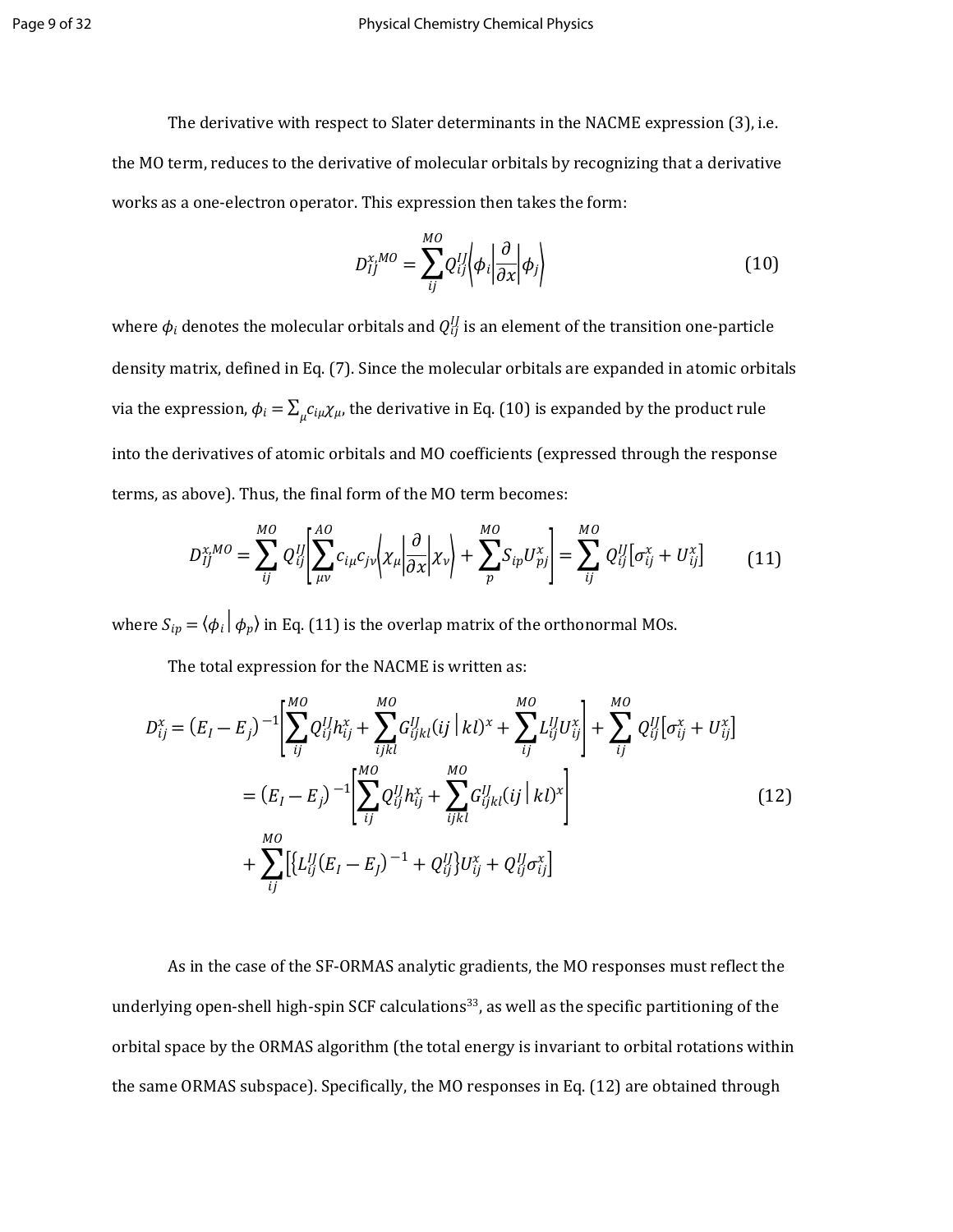the solution of the coupled-perturbed ROHF (CPROHF) equations, which can be formally derived by differentiating the ROHF variational condition<sup>38,40</sup>. The CPROHF equations are concisely written as:

$$
AU^x = B^x \tag{13}
$$

The matrix A is the orbital hessian, and  $B^x$  depends on the derivatives of the Fock and overlap matrices. The exact expressions for these matrices have been reported abundantly throughout the literature<sup>38,40-42</sup>, so they are not reproduced here. Eq. (13) requires that each response is solved for all 3N (or 3N-6) degrees of freedom in a molecular system. This can be avoided by applying the Z-vector method of Handy and Schaefer<sup>43</sup>. First, it is recognized that the response terms  $U_{ij}^{\chi}$  are subject to the orthonormality condition:

$$
U_{ij}^x + U_{ji}^x + S_{ij}^x = 0
$$
 (14)

The last term in Eq. (14) is the derivative of the overlap matrix. The sum containing the response term in the NACME expression of Eq. (12) may be manipulated further by using the orthonormality condition of Eq. (14) to obtain:

$$
\sum_{ij}^{M0} \{L_{ij}^{IJ}(E_I - E_j)^{-1} + Q_{ij}^{IJ}\} U_{ij}^x = \sum_{ij}^{M0} T_{ij}^{IJ} U_{ij}^x
$$
\n
$$
= \frac{1}{2} \sum_{ij}^{M0} T_{ij}^{IJ} (U_{ij}^x + U_{ji}^x) + \frac{1}{2} \sum_{ij}^{M0} T_{ij}^{IJ} (U_{ij}^x - U_{ji}^x) = \frac{1}{2} \sum_{ij}^{M0} (T_{ij}^{IJ} - T_{ji}^{IJ}) U_{ij}^x - \frac{1}{2} \sum_{ij}^{M0} T_{ij}^{IJ} S_{ij}^x
$$
\n(15)

The term  $T^{II}_{ij}=L^{II}_{ij}(E_I-E_j)^{-1}+Q^{II}_{ij}$  has been defined. Eq. (15) requires only the unique elements of the response term (i.e. the orbital pairs for which the energy is not invariant). In a SF-ORMAS calculation, this involves pairs of orbitals between different ORMAS subspaces<sup>36</sup>. By inverting Eq. (13) and applying the resulting expression to Eq. (15), one obtains the Zvector equation:

$$
A^T Z^{IJ} = \Delta T^{IJ} \tag{16}
$$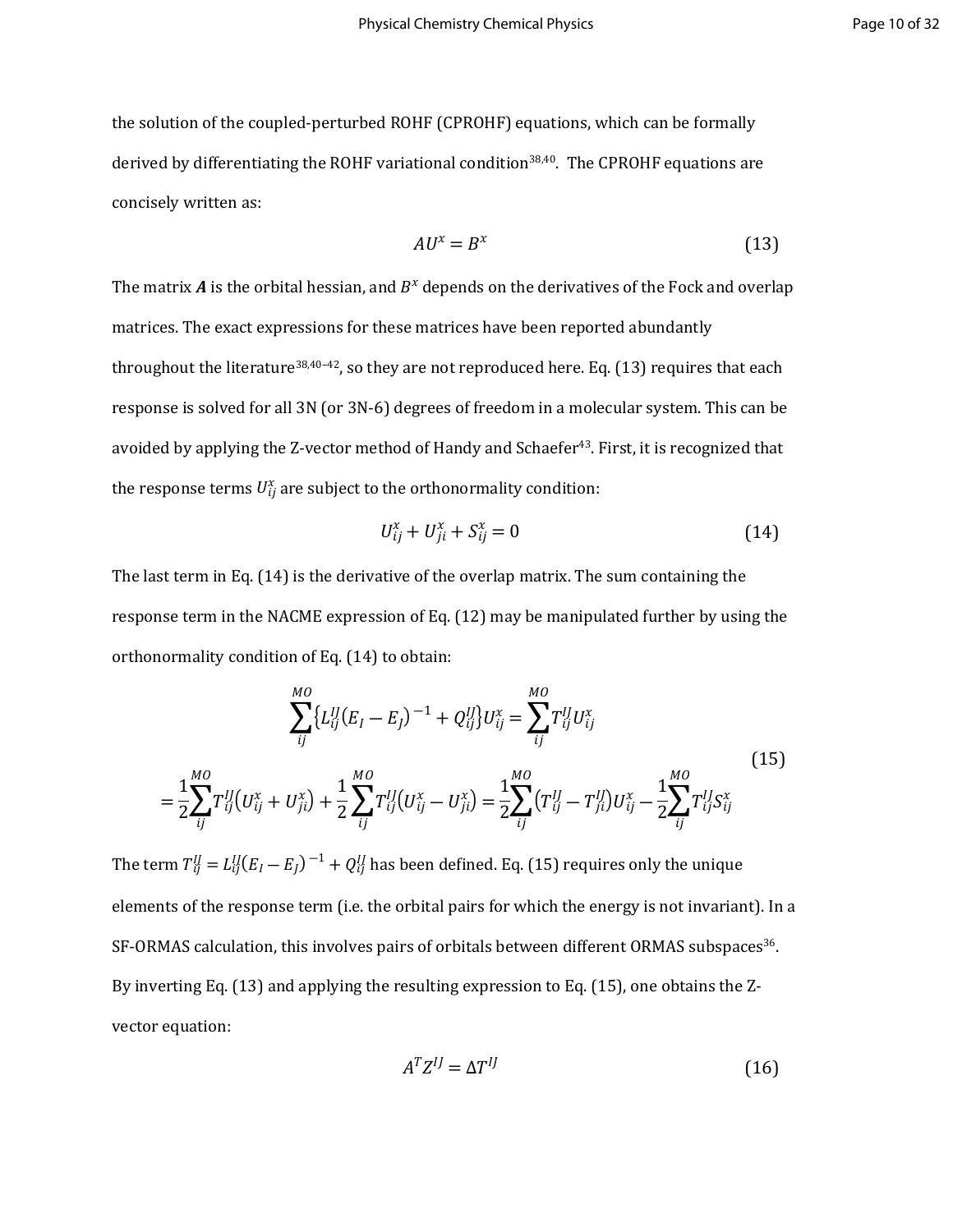ΔT $^{IJ}$  is defined as ΔT $^{IJ}=T^{IJ}_{ij}-T^{IJ}_{ji}$ . Finally, the Z-vector solution of Eq. (16) can be used in the NACME expression in Eq. (12) to obtain:

$$
\frac{1}{2} \sum_{ij}^{MO} \Delta T^{IJ} U_{ij}^{x} = \frac{1}{2} \sum_{ij}^{indep.} Z_{ij} B_{ij}^{x}
$$
 (17)

 The sum on the right-hand side of Eq. (17) runs only over independent orbital pairs, for which the energy is not invariant to rotations.

## 4. Implementation and testing

Most terms for the SF-ORMAS NACME expression are readily available from the recently implemented analytic gradients<sup>33</sup> in GAMESS. The only novel terms are the transition density matrices which may be formed using the existing ORMAS routines. The transition densities are obtained through the use of the Slater-Condon rules<sup>44-46</sup> by looping over all possible single and double excitations to generate the coupling constants, and then multiplying by the CI coefficients from the two states<sup>36,47</sup>.

To test the implementation of the analytic NACME for SF-ORMAS, numeric nonadiabatic couplings via finite differencing were also coded in GAMESS. Starting from Eq. (3), the CI and MO terms of the NACME can be written as numerical derivatives in the following way, respectively<sup>48</sup>:

$$
\sum_{t} C_{t}^{I} \frac{\partial}{\partial x} C_{t}^{I} = \sum_{t} \frac{C_{t}^{I} \cdot C_{t}^{J,+ \Delta x} - C_{t}^{I} \cdot C_{t}^{J,-\Delta x}}{2\Delta x}
$$
(18)

$$
\sum_{ij}^{MO} Q_{ij}^{IJ} \left\langle \phi_i \left| \frac{\partial}{\partial x} \right| \phi_j \right\rangle = \sum_{ij}^{MO} Q_{ij}^{IJ} \frac{\left\langle \phi_i \left| \phi_j \right\rangle - \left\langle \phi_i \left| \phi_j \right\rangle \right\rangle}{2\Delta x} \tag{19}
$$

In Eqs. (18) and (19), the double difference formula is used to approximate the nuclear derivatives. The superscripts ' +  $\Delta x$ ' and '  $-\Delta x$ ' denote quantities computed at a displaced cartesian geometry, either positive or negative by an amount  $\Delta x$ .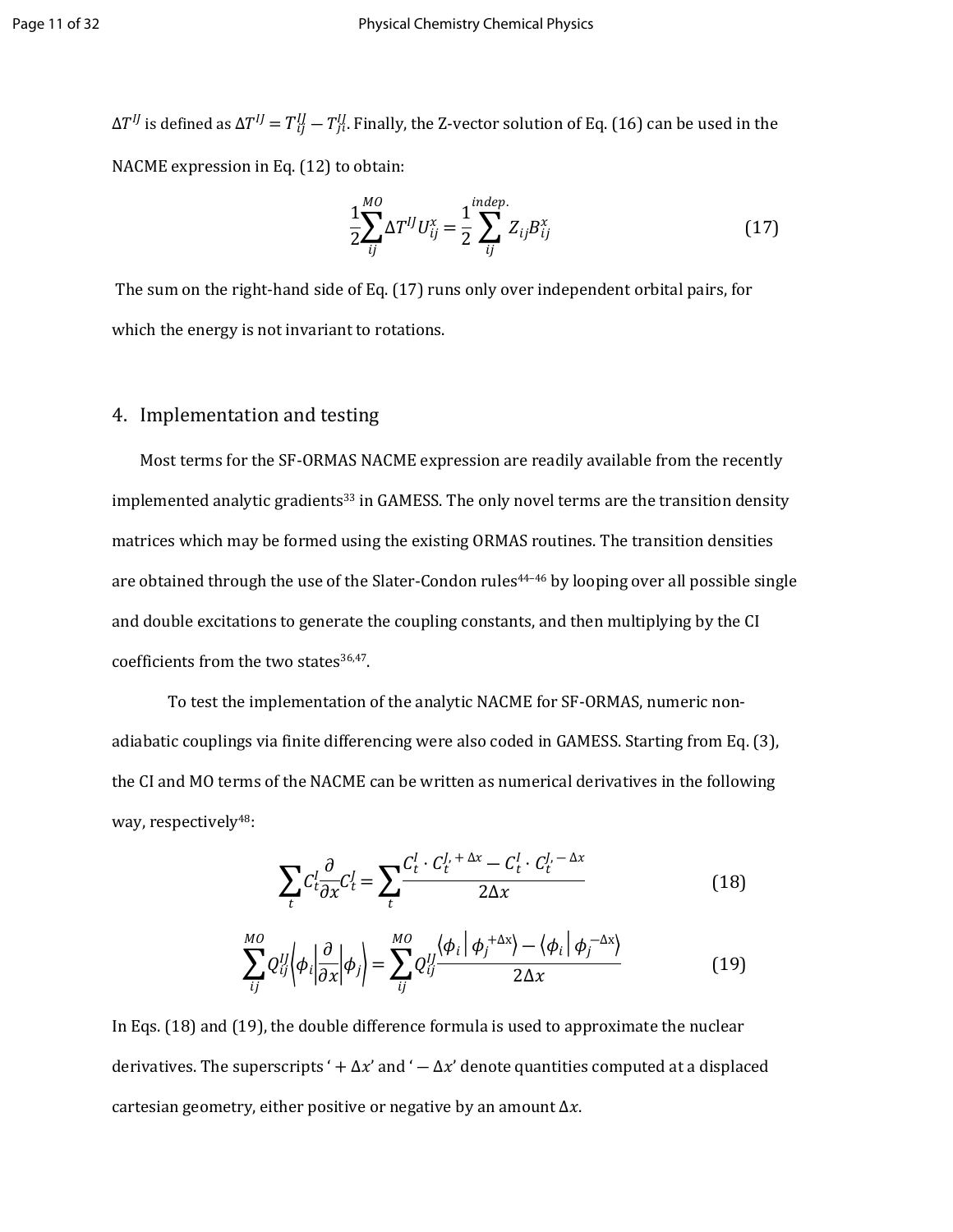Eq. (18) requires that the original (not displaced) set of CI coefficients always be available at each displaced geometry in order to compute the CI overlaps. However, no more than two sets of CI coefficients need to be stored in disk or memory at any given displacement. Similarly, the displaced MO overlap in Eq. (19) requires the displaced AO overlap matrix (  $\langle \chi_\mu | \chi_v^{\Delta x} \rangle$  ), as well as the MO coefficients, computed at two different geometries.

A major concern in the evaluation of the numerical NACME is the phase of the wave function. The total energy and energy derivatives of the system are not susceptible to changes in the phase of the MO and/or CI coefficients; the numerical NACMEs in Eqs. (18) and (19), on the other hand, are not invariant to phase changes between displacements.

To avoid this problem, the phase consistency of the MO coefficients was ensured by monitoring the diagonal elements of the displaced MO overlaps,  $S^{\Delta\chi}_{ii}=\langle\phi_i\,|\,\phi_i^{\Delta\chi}\rangle$ . Provided that  $\Delta x$  is sufficiently small, the displaced overlap should be close to 1 if no change of phase has occurred, and close to -1, if a change of phase has occurred. Thus, multiplying each new molecular orbital,  $\phi_i^{\Delta x}$  by the quantity,  $\frac{S_{ii}}{|\mathcal{S}^{|\mathcal{X}|}} = \pm 1$  ensures that all MOs maintain the same  $S_{ii}^{\Delta x}$  $\frac{a}{|S_{ii}^{\Delta x}|} = \pm 1$ phase between displacements. A similar procedure was carried out for the CI coefficients as well. To minimize the complexity of the CI phase, the MO phases were corrected (when necessary) immediately after the SCF step of the SF-ORMAS calculation, but *before* the CI step. Finally, the antisymmetric nature of the derivative operator (and consequently of the NACME) was used as a test of accuracy during the coding process of the numerical NACME. After several trials, a value of 0.005 bohr was chosen as an optimal value for the displacement variable,  $\Delta x$ , to avoid potential numerical instabilities.

The analytic NACME implementation was compared to the numerical NACME, and in most cases the agreement between the two is on the order of  $10^{-5} - 10^{-6}$  bohr<sup>-1</sup>. In some cases,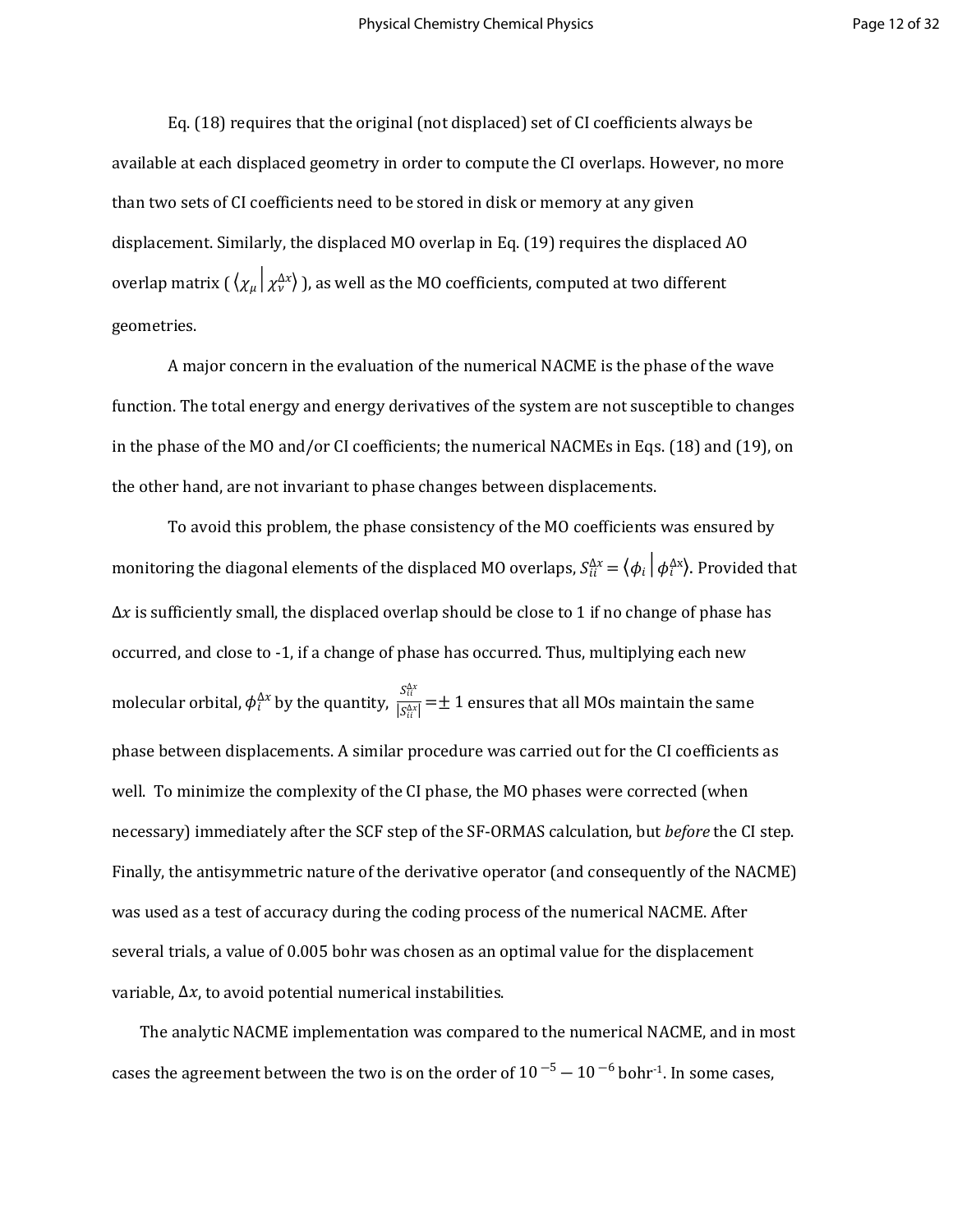agreement only on the order of  $10^{-4}$  could be achieved. Since the numerical differentiation happens along cartesian coordinates, any displacements that change the molecular center of mass have the potential to introduce minor errors into the evaluation of the numerical NACME.

## 5. Illustrative calculations

To illustrate the implementation of the NACME for the SF-ORMAS method, examples with MgFH and ethylene are considered in this study. These are compared with MCSCF calculations of the state-averaged complete active space kind<sup>49-51</sup> (SA-CASSCF), for which NACME have already been implemented in GAMESS. Since all CASSCF calculations employed in this study are state-averaged, the SA prefix is implied and therefore not used in the rest of this paper.

Two different SF-ORMAS schemes are used throughout these examples: the SF-ORMAS-CIS (i.e. allowing single excitations into the virtual space), and SF-CAS (no excitations into the virtual space)<sup>32</sup>. Additionally, single spin-flip (1SF) and double spin-flip (2SF) examples are considered. Unless otherwise stated, all calculations in this section use the 6- 31G(d) basis set.

#### MgFH

The first example considered for the SF-ORMAS NACME is the reaction  $Mg + HF \rightarrow MgF + H$ . Following the example of Saxe, Lengsfield, and Yarkony<sup>11</sup>, the couplings of the reaction are calculated along the collinear surface of  $Mg - F - H$  in which the distance between hydrogen and fluorine is varied. Along this path, the reaction exhibits charge transfer between the  $\sigma$  and  $\sigma^*$  orbitals of the H-F bond. Only the two lowest  $^1\Sigma^+$  states of the system are considered here.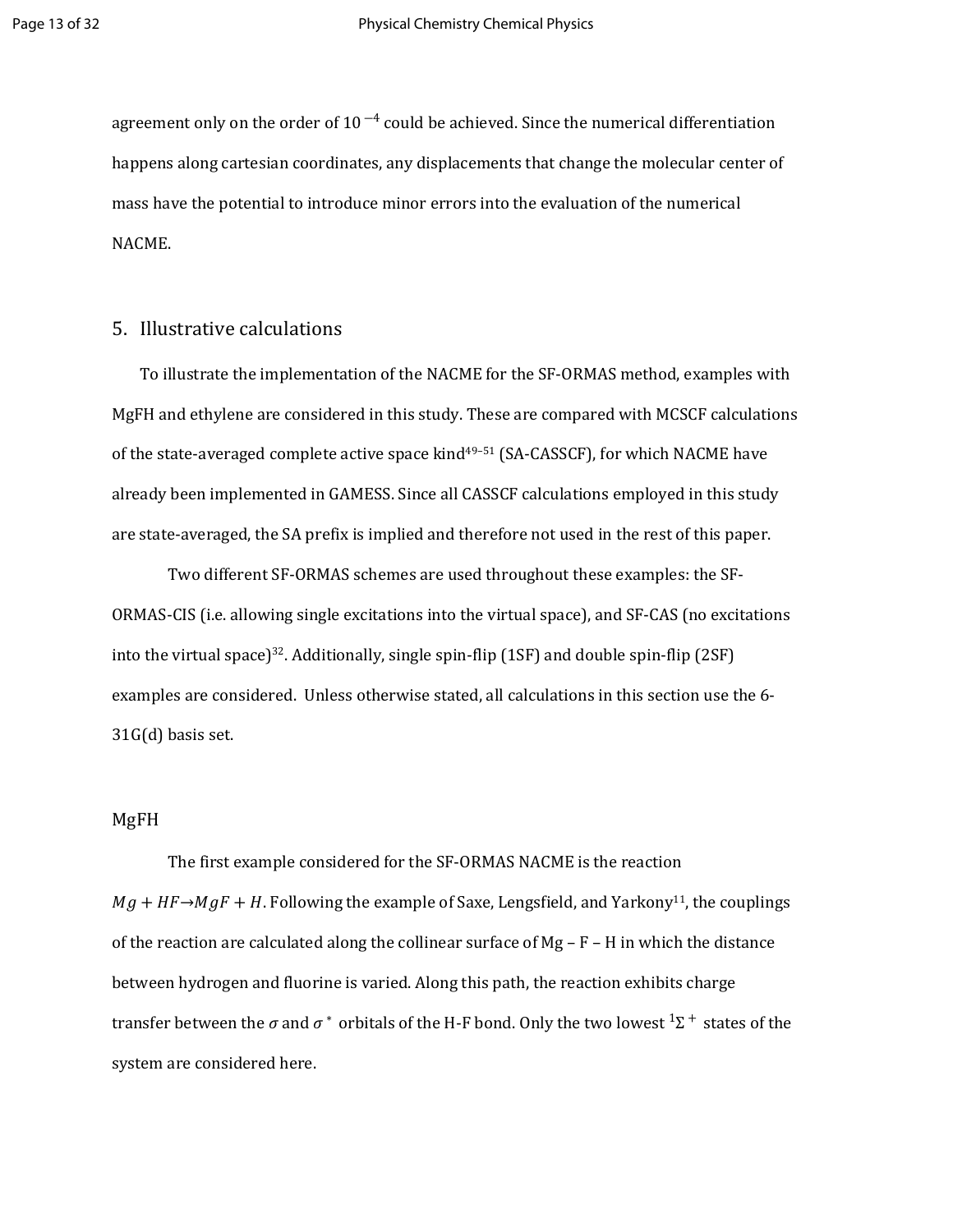First, the SF-ORMAS calculations are compared with those of the CASSCF method to ensure that the quality of the two wave functions is comparable for the purposes of this investigation. Two SF schemes are considered for this system, the SF-ORMAS-CIS, and SF- $CAS(2,2).$ 

Similarly, two different active spaces are used in the CASSCF calculation: a minimal (2,2) space which contains only the  $\sigma$  and  $\sigma^*$  HF orbitals, and a larger (4,6) active space, containing the aforementioned  $\sigma$  orbitals, the magnesium 3s and 3p (x and y) orbitals, as well as the fluorine  $3p_z$  orbitals. All atoms of the MgFH molecule are located along the z-axis.

Figure 2 shows a potential energy surface scan along the H-F bond distance for the 1  $^{\rm 1}$  $\Sigma^+$  and 2  $^1\Sigma^+$  states of the Mg-F-H system at four different levels of theory. Figure 3 shows the energy difference (calculated as 2  $^1\Sigma^+$  –1  $^1\Sigma^+$ ) along the same bond distances.

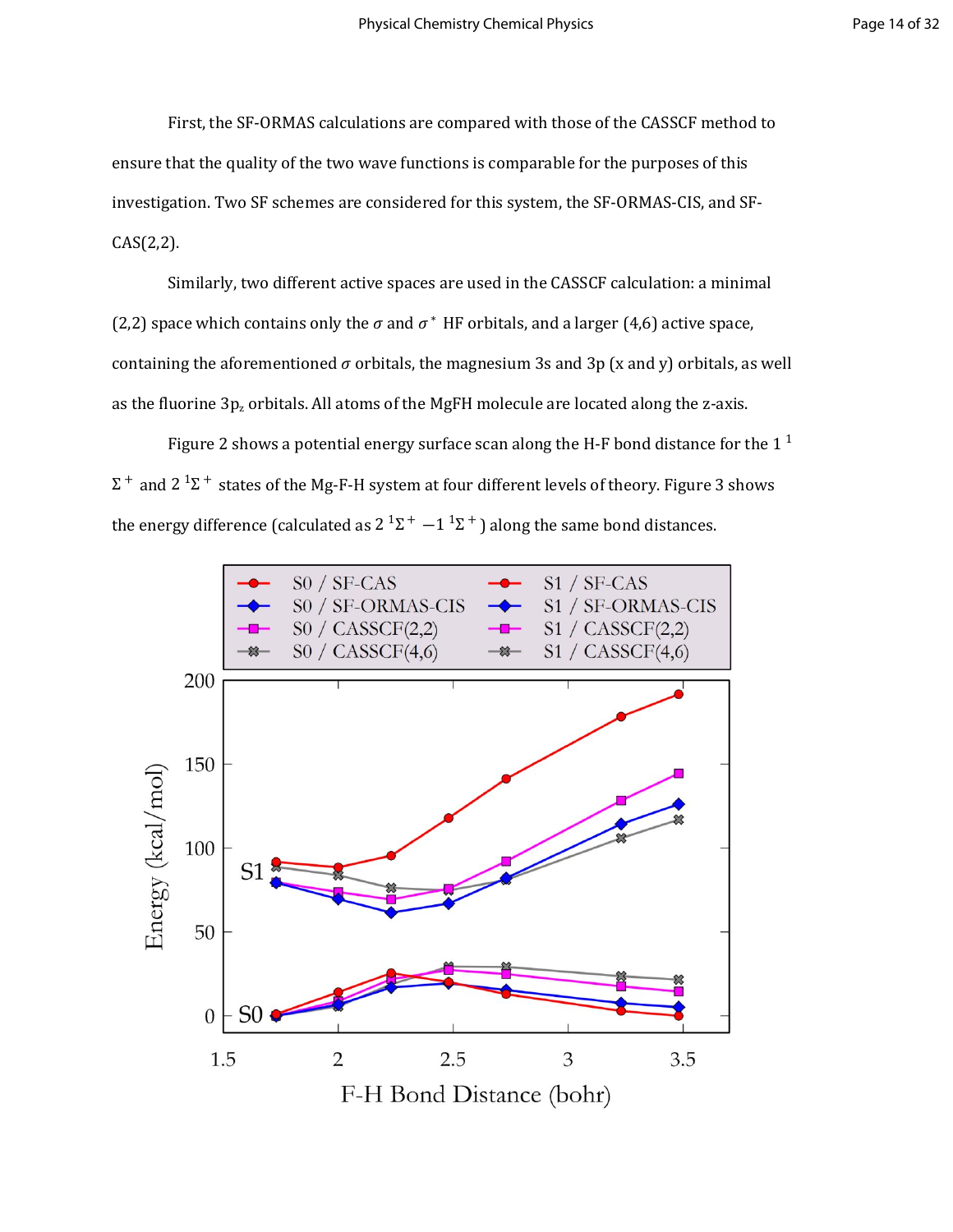**Figure 2**: A PES scan along the F-H distance (in bohr) of the Mg-F-H complex for the two lowest  ${}^{1}\Sigma^{+}$  states. All methods use the 6-31G(d) basis set. All methods share a common 0 kcal/mol energy in the ground state PES.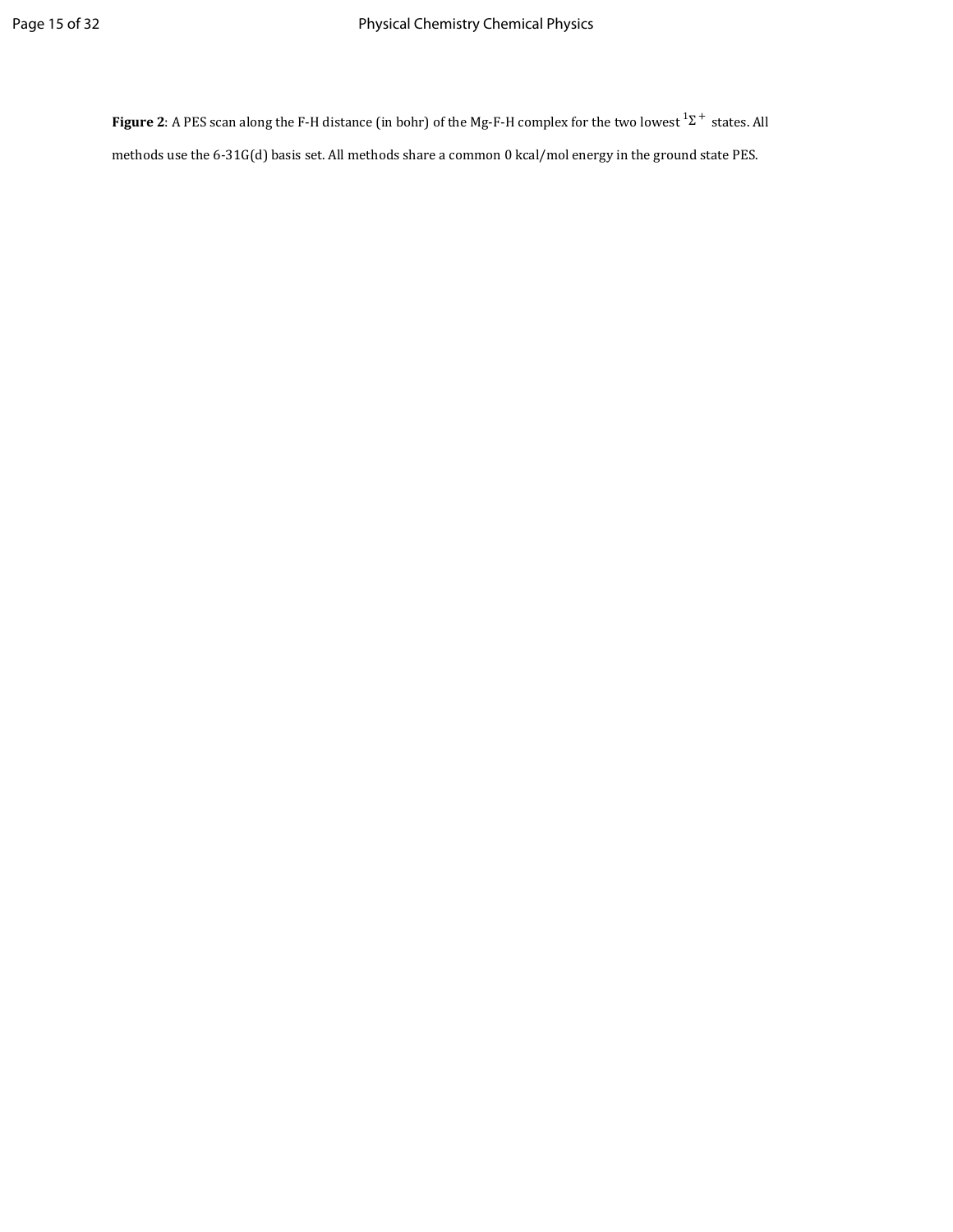

**Figure 3**: The energy difference (in eV) between the two lowest  $^1\Sigma^+$  states of the Mg – F – H complex as a function of the F-H distance (in bohr).

The ground state potential energy surfaces show little difference among the four levels of theory presented in Figure 2. All methods produce qualitatively similar PESs, displaying significant overlap and successfully capturing the small barrier present along the bond elongation path. On the other hand, the excited state potential energy curves obtained using the four different methods are appreciably different, particularly the curve generated by the SF-CAS method. While qualitatively similar to the other methods, SF-CAS greatly overestimates the energy of the 2  $^1\Sigma^+$  state at large H-F distances, as demonstrated in Figure 3. While the difference is mostly quantitative (the general trend of the PES remains similar to that of the other methods), the lower quality of the SF-CAS wave function in this instance is understandable since the method lacks additional excitations into the virtual space which are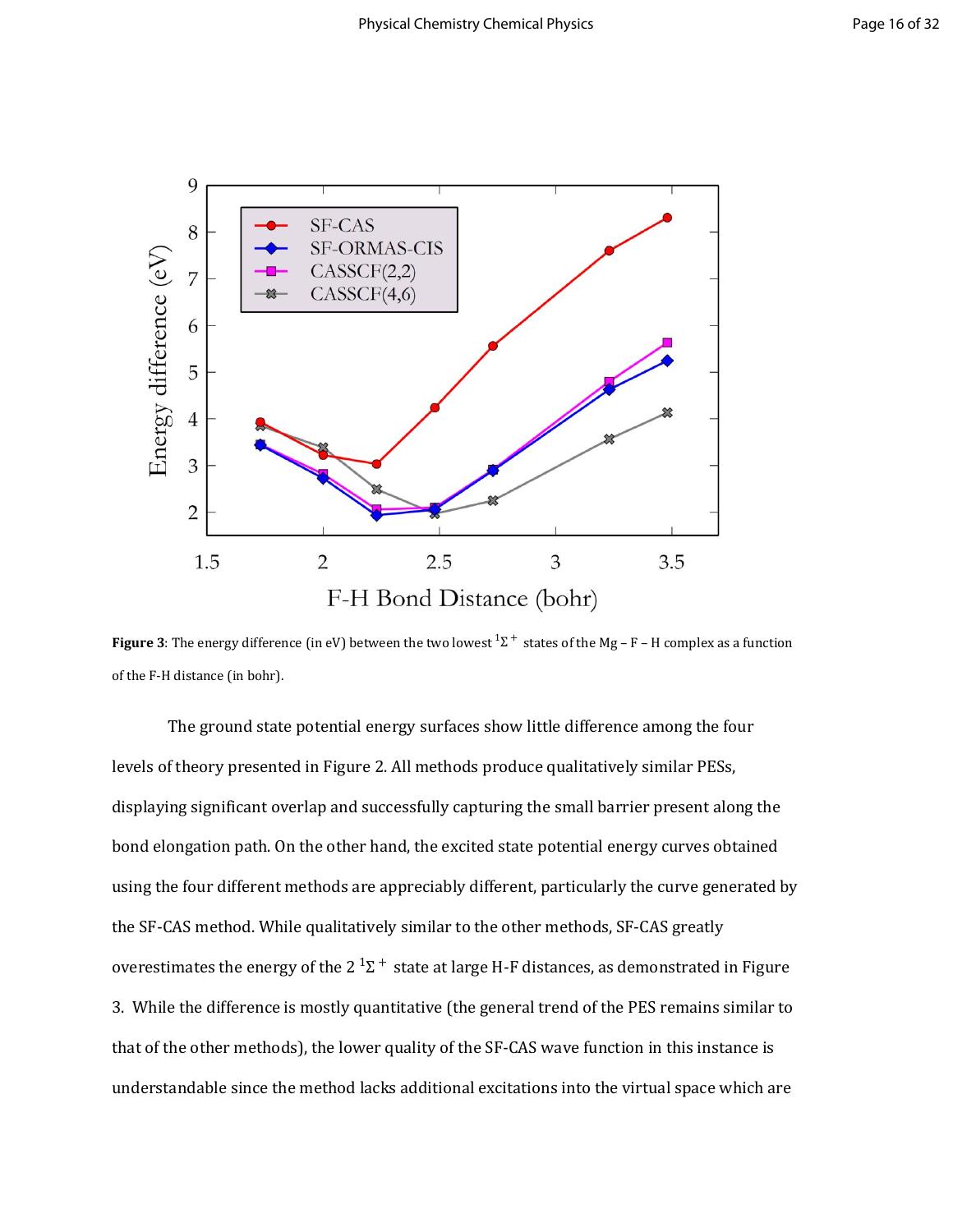crucial for the characterization of the 2  $^1\Sigma^+$  excited state. The CASSCF(2,2) method also lacks such excitations; however, the orbital optimization (not present in SF methods) along with the state-averaging work to reduce the impact of the lack of excitations into the virtual space. Similarly, the additional single excitations present in the SF-ORMAS-CIS method (not included in SF-CAS) significantly improve the description of the excited state. As Figure 3 shows, the SF-ORMAS-CIS excitation energies along the PES are virtually identical to those of  $CASSCF(2,2)$ .

The inclusion of the  $\sigma$  and  $\sigma^*$  orbitals in the active space is critical for the description of the charge-transfer nature of the reaction. Indeed, all methods contain the  $\sigma$  orbitals in their active space (in SF methods, the "active space" is the singly occupied space of the ROHF reference<sup>32</sup>). Figure 4 shows the natural orbital occupation numbers (NOON, computed by diagonalizing the state specific density matrix) of the  $\sigma$  and  $\sigma^*$  orbitals along the F - H bond elongation, calculated at the same levels of theory.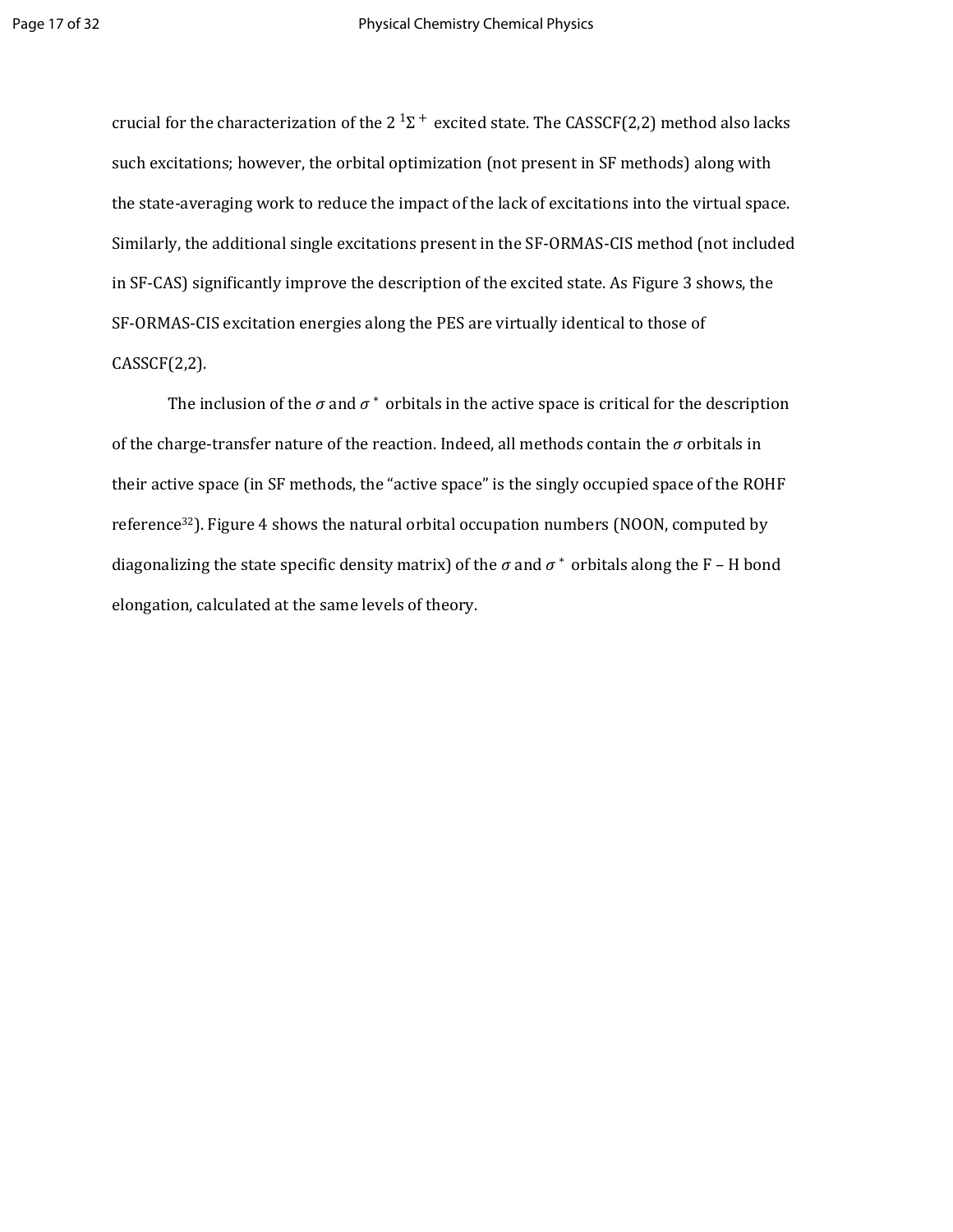

**Figure 4**: The natural orbital occupation numbers of the  $\sigma$  and  $\sigma^*$  orbitals along the F – H bond elongation coordinate. All methods use the 6-31G(d) basis set.

Figure 4 demonstrates the excellent qualitative agreement between the SF-ORMAS and the CASSCF NOON. At smaller bond distances the occupation of the  $\sigma$  orbital is near 2.0, while the occupation of the  $\sigma^*$  orbital is near 0.0. As the bond elongates, electron density transfers from the  $\sigma$  to the  $\sigma^*$  orbital, until the occupations of the two orbitals approach 1.0. Once again, the SF-CAS method deviates slightly from the other methods as the occupation change happens at smaller distances. This is again attributed to the inflexibility of the SF-CAS wave function, as the open shell triplet reference used in SF methods strongly favors the diradical configuration. Both SF-ORMAS methods employed here agree qualitatively with the CASSCF results.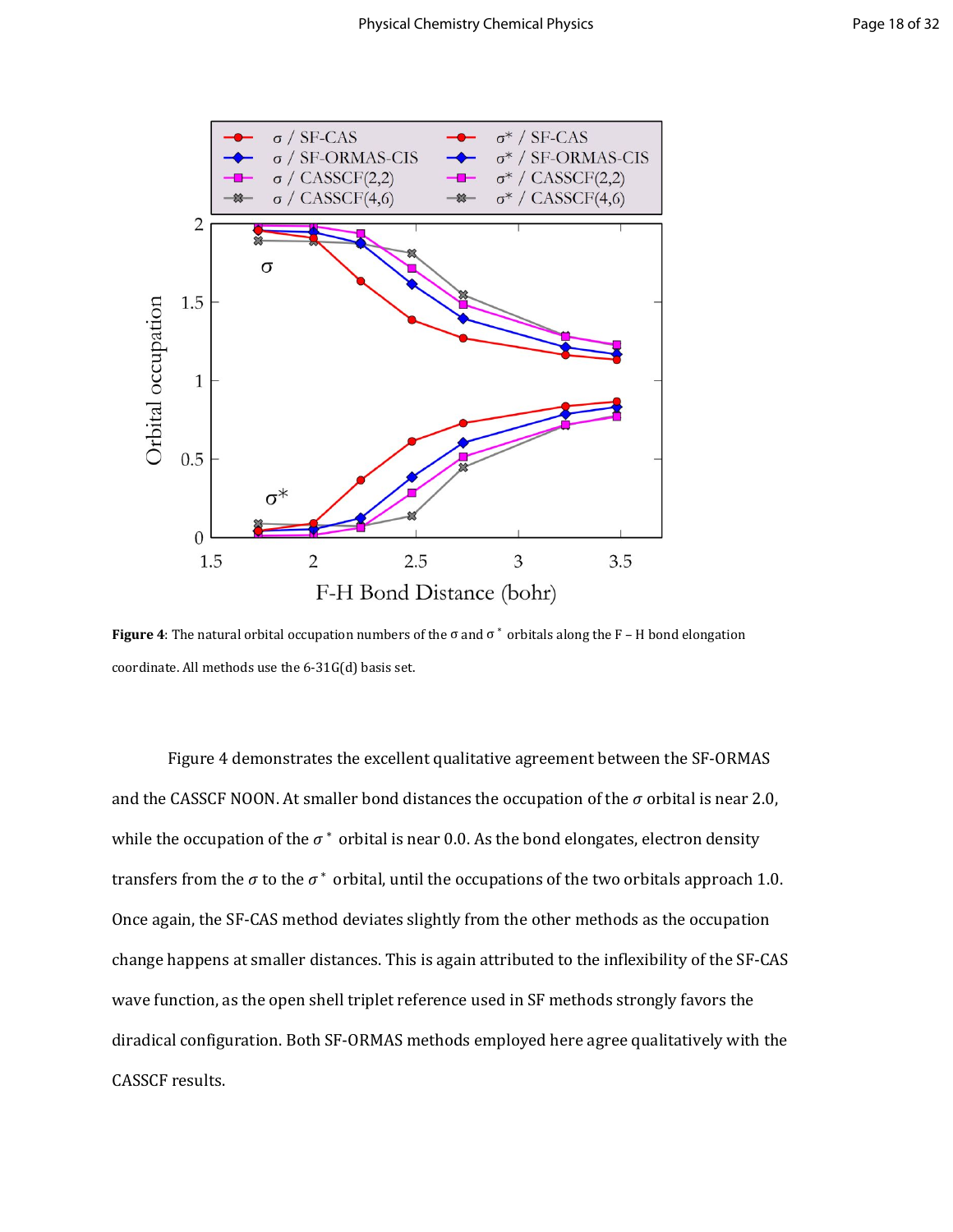Table 1 shows the absolute values of the NACME for several F-H distances, computed at all four levels of theory discussed above. The NACME in cartesian coordinates is a vector of dimension 3N (where N is the number of nuclei). However, in this case the NACME along the x and y coordinates vanish because of linearity and the fact that both states belong to the totally symmetric irreducible representation of the  $D_{\infty h}$  group (  $^1\Sigma$   $^+$  ). Therefore, only the nonvanishing NACME along the z-direction (molecular axis) are given in Table 1. For small systems like MgFH it is possible to make a direct comparison of the NACME along the symmetry unique coordinates.

|                   | CASSCF(2,2) |                   | CASECF(4,6) |       |                         | SF-ORMAS-CIS    |       |                   | SF-CAS-CI |       |             |       |
|-------------------|-------------|-------------------|-------------|-------|-------------------------|-----------------|-------|-------------------|-----------|-------|-------------|-------|
| $F-H$<br>distance | Mg          | $\mathbf{F}$      | H           | Mg    | $\mathbf{F}$            | H               | Mg    | $\mathbf F$       | H         | Mg    | $\mathbf F$ | H     |
| 1.73              | 0.364       | 0.264             | 0.217       | 0.330 | 0.177                   | 0.158           | 0.371 | 0.245             | 0.196     | 0.442 | 0.300       | 0.213 |
| 2.00              | 0.373       | 0.769             | 0.661       |       | 0.305  0.515  0.490     |                 |       | 0.369 0.836 0.703 |           |       | 0.560 1.586 | 1.314 |
| 2.23              |             | 0.513 1.734 1.426 |             |       | $0.367$ 1.122 0.974     |                 | 0.538 | 1.939             | 1.582     |       | 0.409 1.543 | 1.323 |
| 2.48              | 0.480       | 1.604 1.290       |             |       | $0.515$ 1.708 1.365     |                 | 0.485 | 1.636 1.309       |           | 0.199 | 0.552       | 0.494 |
| 2.73              | 0.268       | 0.725             | 0.599       |       | 0.449 1.201 0.910       |                 | 0.274 | 0.733             | 0.601     | 0.119 | 0.232       | 0.228 |
| 3.23              | 0.110       | 0.178             | 0.179       |       | $0.224$ $0.353$ $0.258$ |                 |       | 0.115 0.218 0.203 |           | 0.060 | 0.066       | 0.086 |
| 3.48              | 0.082       | 0.100             | 0.118       | 0.181 |                         | $0.223$ $0.158$ |       | 0.113 0.159       | 0.094     | 0.046 | 0.040       | 0.062 |
|                   |             |                   |             |       |                         |                 |       |                   |           |       |             |       |

Table 1: The absolute value of the NACME z-component (in bohr<sup>-1</sup>) as a function of the F-H distance (in bohr).

All methods show the same general trend along the elongation of the H-F bond. The NACME values in Table 1 appear to be *inversely related to the energy difference* between the two  $^1\Sigma^+$  states. For example, at an F-H distance of 2.23 bohr, both the SF-ORMAS-CIS method and the CASSCF(2,2) method exhibit the smallest energy gap between the two states (see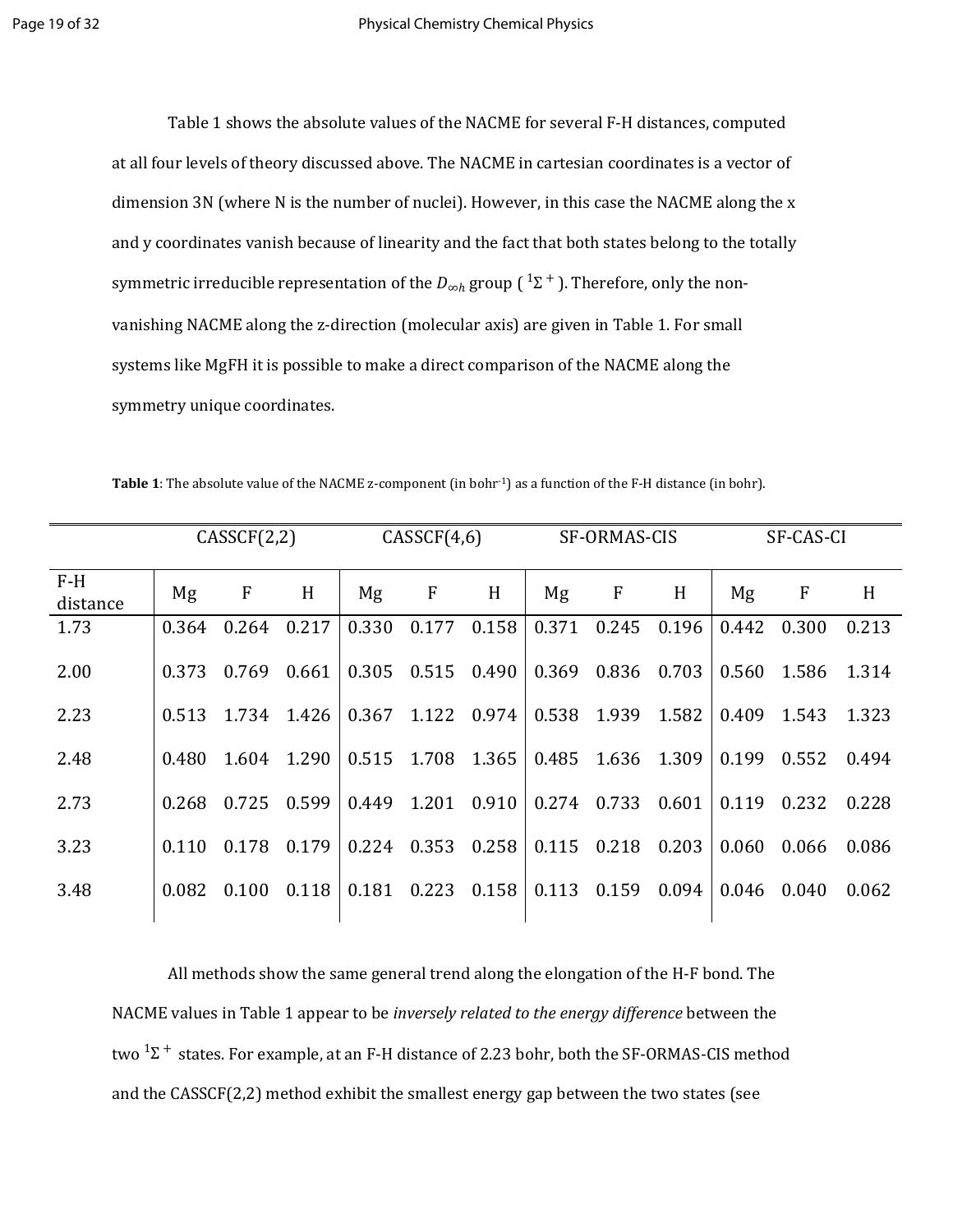Figure 3), and consequently the largest magnitude of the NACME for each atom (Table 1). At the point of largest energy separation (a distance of 3.48 bohr), the NACME values are consistently the smallest for all methods. The magnitude of the NACME is expected to be inversely related to the energy difference between two states<sup>2</sup>. This relationship is formally exact for exact wave functions, although only approximate for approximate wave functions, as shown in Eqs. (5) and (12). Nevertheless, this trend holds very well for CI wave functions, as the CI contribution to the NACME is often the largest $48,52$ .

Table 2 shows the norm of the NACME (|NACME|, defined as the usual norm for a 3Ndimensional vector; i.e.  $|D| = \sqrt{\sum_i^{3N} D_i^2}$  multiplied by the energy difference between the two  $i^{3N}D_i^2$ states.

**Table 2**: Norm of the NACME multiplied by the energy difference between the two  $1\Sigma^+$  states (i.e.  $|NACME| * \Delta E$ ) in units of eV/bohr. The HF bond distance is in units of bohr.

|             | $ NACME  * \Delta E$ |             |              |             |  |  |  |
|-------------|----------------------|-------------|--------------|-------------|--|--|--|
| HF Distance | CASSCF(2,2)          | CASSCF(4,6) | SF-ORMAS-CIS | SF-CAS-CI   |  |  |  |
| 1.73        | 1.724608519          | 1.566863645 | 1.670905953  | 2.261304065 |  |  |  |
| 2.00        | 3.045000722          | 2.620178643 | 3.1428818    | 6.883013323 |  |  |  |
| 2.23        | 4.743683976          | 3.813668526 | 4.948593597  | 6.286231137 |  |  |  |
| 2.48        | 4.435114396          | 4.418846852 | 4.427928061  | 3.24986534  |  |  |  |
| 2.73        | 2.8482491            | 3.5354586   | 2.854074715  | 1.923755155 |  |  |  |
| 3.23        | 1.322232239          | 1.753217834 | 1.47917789   | 0.943628098 |  |  |  |
| 3.48        | 0.987176005          | 1.355925724 | 1.136395302  | 0.724298597 |  |  |  |

The values in Table 2 take into account both the NACME as well as the energy difference between the two states considered. The  $|NACME| * \Delta E$  values for SF-ORMAS-CIS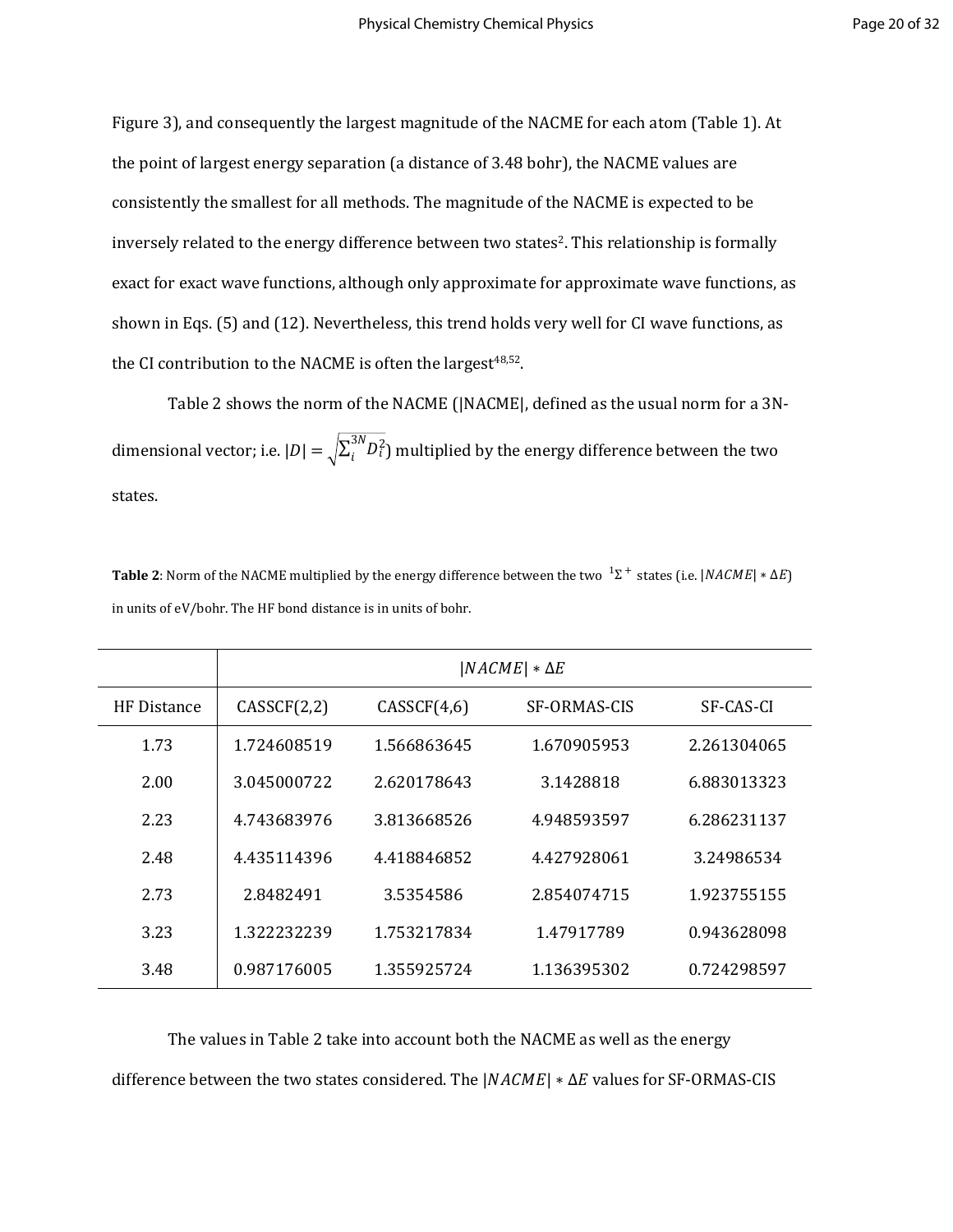follow consistently the same pattern as the values for CASSCF(2,2) and CASSCF(4,6), in most cases landing somewhere between the two (Table 2). The accuracy of single spin-flip CI is expected to be approximately at the level of CASSCF(2,2), and the values in Table 2 do indeed reflect that assertion. SF-CAS, on the other hand, appears to overestimate the  $|NACME|$  \*  $\Delta E$ value at short H-F distances, and underestimate it at long H-F distances. Nevertheless, SF-CAS also follows roughly the same pattern as the other three methods shown in Table 2.

The similar qualitative behavior of the SF-ORMAS non-adiabatic couplings with those of CASSCF suggest the suitability of the SF-ORMAS method in the study of such systems. The differences in the NACME values between SF-ORMAS and CASSCF reflect their differences in the description of the PES.

### Ethylene

The ethylene molecule  $(C_2H_4)$  is a classic example of a system that can illustrate the influence of conical intersections in organic chemistry. The first  $\pi\pi^*$  excited state of ethylene has a short lifetime and undergoes rapid isomerization<sup>53</sup>. Generally, the analysis of ethylene at nonequilibrium geometries at which the adiabatic approximation is not appropriate requires a multi-reference approach; however, spin-flip methods have proven to be adequate in the treatment of ethylene near a conical intersection<sup>42</sup>. SF-ORMAS in particular was shown to predict energies and geometries comparable to those obtained using multi-reference methods, such as MRCI and MRPT2, at multiple stationary points on the ethylene PES, including minima, saddle points, and minimum energy conical intersections (MECI) $32,33$ .

Table 3 shows the norm of the NACME (|NACME|, defined as the usual norm for a 3Ndimensional vector; i.e.  $|D| = \sqrt{\sum_i^{3N} D_i^2}$  for several levels of theory computed at three critical  $i^{3N}D_i^2$ geometries of ethylene: the  $D_{2h}$  ground state geometry, the  $D_{2d}$  rotational transition state, and the twisted-pyramidal S1/S0 conical intersection geometry<sup>53</sup>. The norm of the NACME vector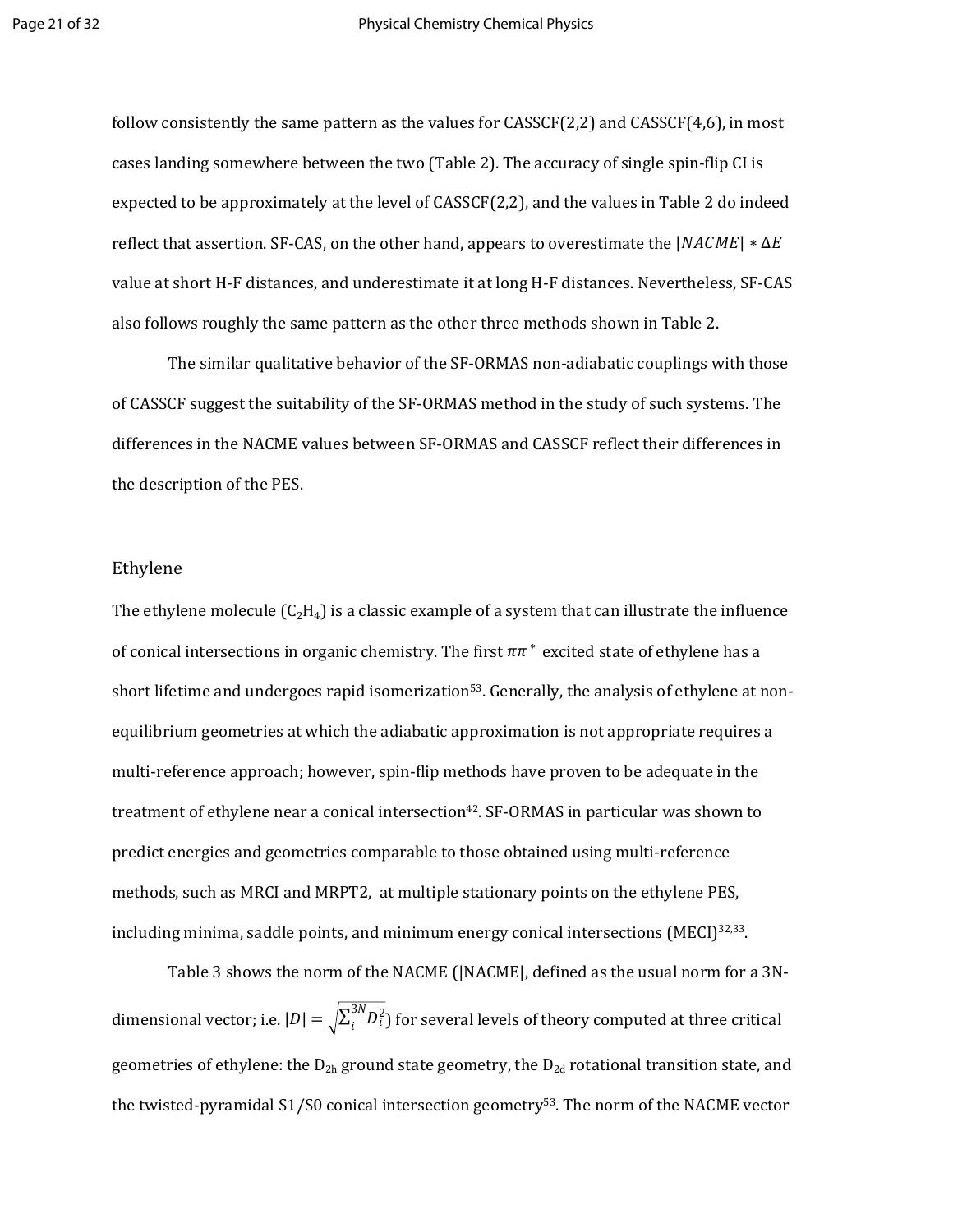(instead of individual cartesian coordinates) is used to simplify the comparison among the different levels of theory. The norm of the NACME is used in the calculation of transition probabilities between states in the adiabatic representation<sup>55</sup>.

Table 3 also shows the difference in energy between the ground state (S0) and first excited state (S1) in each respective geometry.

**Table 3**: |NACME| (in bohr-1) and energy difference (in eV) between the ground and first excited state of ethylene calculated at three different geometries. All methods use the 6-31G(d) basis set. The MRCI calculations use CASSCF(2,2) as a reference. The energy difference at the MECI was confirmed to be negligible ( $\sim$ 0 eV) and is therefore not given. The quantities of |NACME|  $* \Delta E$  (in units of eV/bohr) are also given for the ground state and transition state geometries.

| Geom.          |                   | Ground state $(D_{2h})$ |                                       | Trans. state $(D_{2d})$ | <b>MECI</b>   |                           |                     |
|----------------|-------------------|-------------------------|---------------------------------------|-------------------------|---------------|---------------------------|---------------------|
| Method         | $\Delta E(S1-S0)$ | <b>INACMEI</b>          | $\vert NACME \vert^* \Delta$<br>$E\,$ | $\Delta E(S1-S0)$       | <b>NACMEI</b> | $[NACME]$ *<br>$\Delta E$ | [NACME]             |
| CASSCF(2,2)    | 10.2              | 0.416                   | 4.24                                  | 4.2                     | 0.703         | 2.95                      | $3.8 \times 10^{4}$ |
| CASSCF(4,4)    | 9.6               | 0.351                   | 3.37                                  | 3.9                     | 0.702         | 2.74                      | $5.6 \times 10^{4}$ |
| $SF-CAS(2,2)$  | 11                | 0.374                   | 4.11                                  | 6.5                     | 0.463         | 3.01                      | $2.4 \times 10^{4}$ |
| $2SF-CAS(4,4)$ | 10.3              | 0.300                   | 3.09                                  | 5.6                     | 0.484         | 2.71                      | $4.7 \times 10^{3}$ |
| SF-ORMAS-CIS   | 9.0               | 0.330                   | 2.97                                  | 3.4                     | 0.870         | 2.96                      | $3.7 \times 10^{5}$ |
| <b>MRCISD</b>  | 9.2               | 0.345                   | 3.174                                 | 3.5                     | 0.674         | 2.36                      | N/A                 |

The NACME norms computed here are in good qualitative agreement among the different levels of theory. As shown in Table 3, the transition state geometry (located at a  $90^{\circ}$ HCCH torsional angle) displays NACME norms with magnitudes that are consistently larger than those of the ground state geometry. The NACME norms calculated via SF-CAS (with either single or double spin-flip) are consistently smaller than their CASSCF counterparts.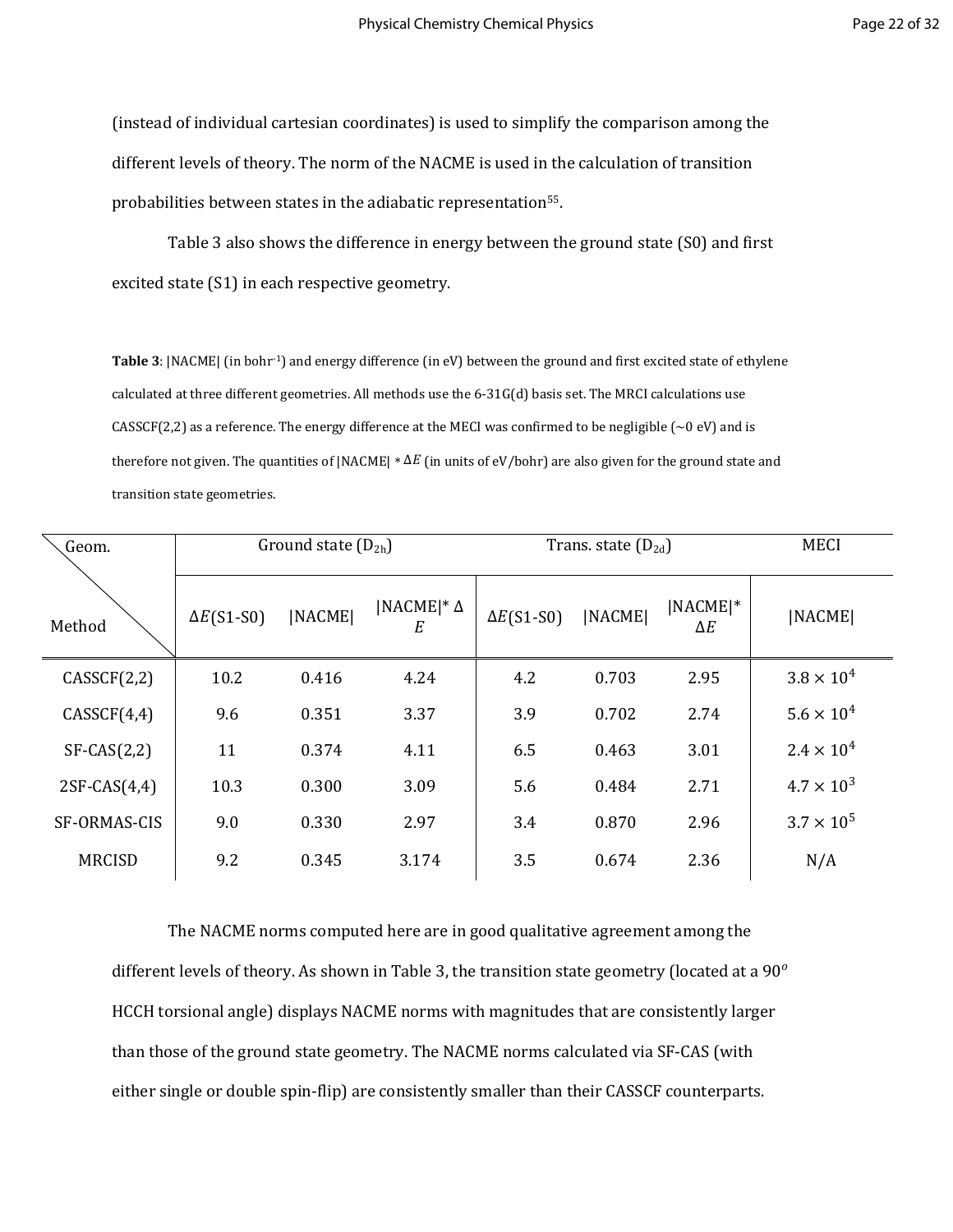This is expected given the disparity in the excitation energies calculated by the two families of methods (see Table 3). Since SF-CAS produces higher excitation energies, it is reasonable that the computed NACME norms will be lower in magnitude. Indeed, the norm of the NACME multiplied by the energy difference (shown for the ground state and transition state geometries in Table 3) for all methods are within  $\sim$  1 eV/bohr of each other.

Considering that neither SF-CAS nor CASSCF account for dynamic correlation, stateaveraged CASSCF tends to underestimate excitation energies, whereas SF-CAS tends to overestimate them. It has been shown that adding dynamic correlation via perturbation theory (i.e. SF-MRMP2)<sup>32</sup> significantly improves the excitation energies for SF-CAS. However, the NACME norms calculated at the SF-CAS level of theory are likely to be smaller than the corresponding CASSCF values at geometries that have non-negligible excitation energies, due to the tendency of SF-CAS to overestimate such energies. The difference is quantitative, however, as both methods obey the same general trend. For instance, at their respective MECI geometries at which the two states are degenerate, both methods show very large NACME norms with little significant differences among the various methods.

Inclusion of additional single excitations, as in the SF-ORMAS-CIS method, significantly improves not only the excitation energies, but also the NACME norms. At the ground state geometry, the NACME norms for SF-ORMAS-CIS are very close to both CASSCF methods and MRCI (while the excitation energy is much closer to that of MRCI). The same is true for the transition state geometry. In the transition state geometry  $(D_{2d}$  symmetry) there is a slightly greater disparity in the NACME norms between SF-ORMAS-CI and MRCI, attributed to the additional double excitations present in the MRCI method.

As expected, the SF-ORMAS method behaves qualitatively similarly to both CASSCF and MRCI in the computation of non-adiabatic couplings. In conjunction with previous energy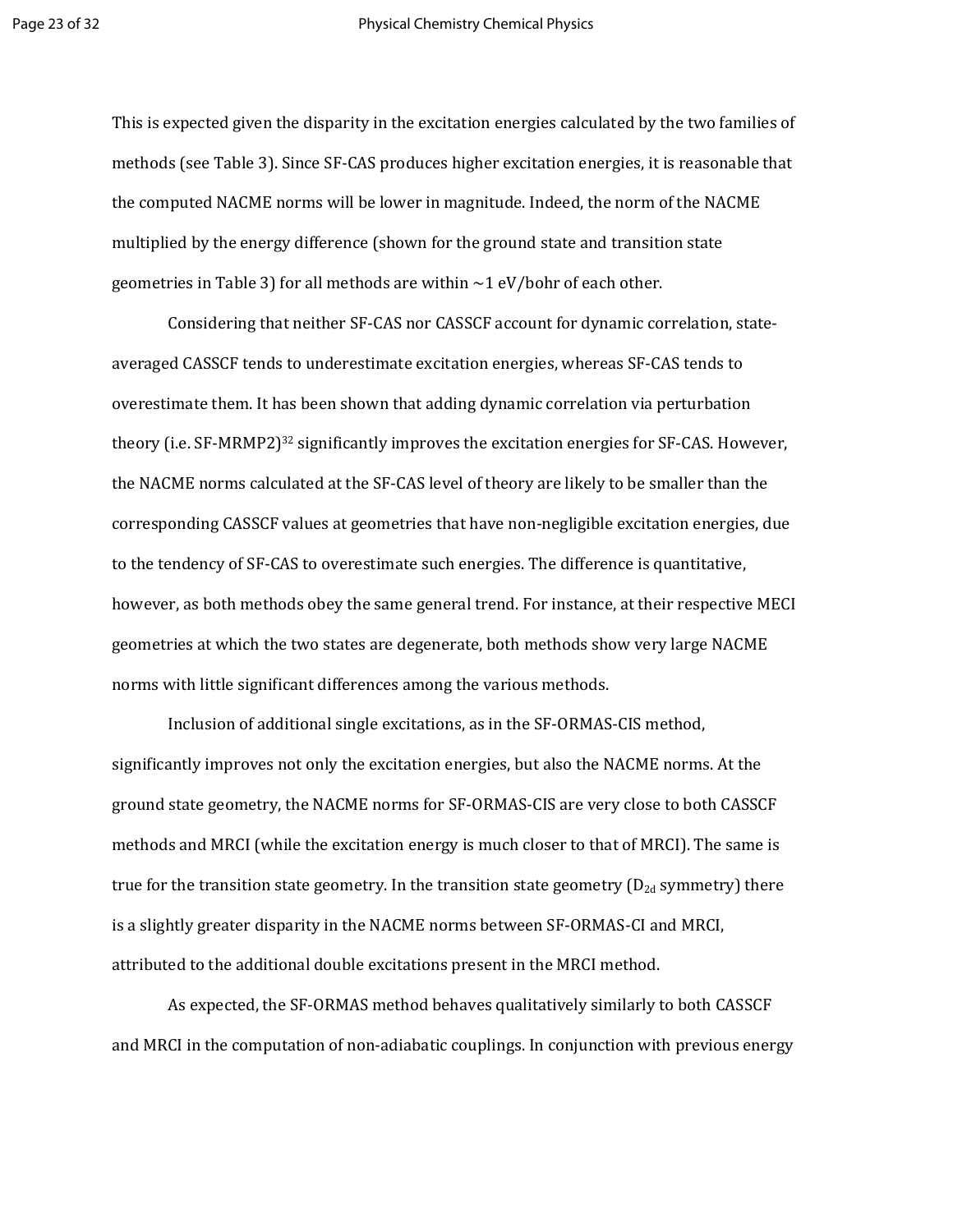and geometry calculations<sup>32,33</sup>, SF-ORMAS methods show great promise in the study of nonadiabatic processes for organic molecules.

## 6. Conclusion

The non-adiabatic coupling matrix elements (NACME) for the SF-ORMAS-CI method were derived and implemented in the GAMESS software package. Conventional SF methods have been successfully used in the past to study non-adiabatic processes in quantum chemistry<sup>19-</sup>  $21,23,56,57$ ; however the large spin contamination inherent in such methods has often proved to be a significant source of error. SF-ORMAS is free of spin contamination, and the availability of NACME greatly expands the applicability of the method, allowing for investigations beyond the adiabatic approximation.

The analytic NACME implementation is tested against two model systems and compared with results from state-averaged CASSCF calculations. The goal of these calculations is not to present any new information on the above systems, but rather to demonstrate the possible suitability of SF-ORMAS in the study of non-adiabatic processes. In all cases, the SF-ORMAS method demonstrates good qualitative agreement with results obtained from CASSCF. While the precise magnitude of the NACME is not expected to be the same among different levels of theory, the NACME computed by SF-ORMAS displays the same general trends as CASSCF along various points on the PES. The data presented here, in conjunction with previously reported results<sup>32,33</sup>, strongly suggest that SF-ORMAS is a suitable candidate for the study of non-adiabatic phenomena.

Of course, a more valid test for the current implementation of NACME would be to conduct full non-adiabatic dynamics simulations, either using a surface hopping<sup>8</sup> or an abinitio multiple spawning<sup>7</sup> approach. This will be the subject of a future study with the SF-ORMAS method. Also of interest is the implementation of the SF-ORMAS gradients and NACME with the effective fragment potential (EFP) solvation method<sup>58</sup>. A previous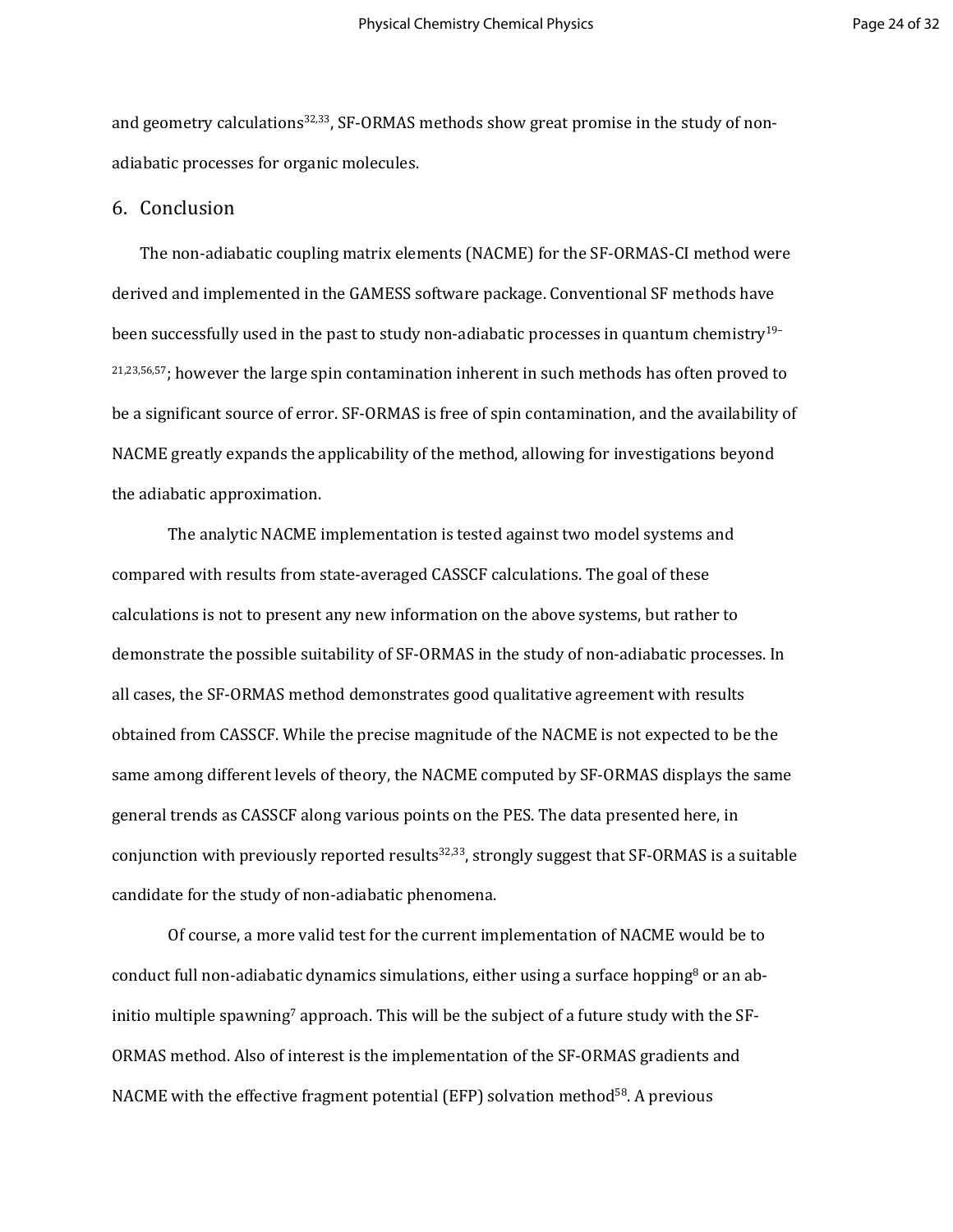implementation of EFP with  $SF-TDDFT^{22}$  showed promise for the optimization of stationary geometries and conical intersections of solvated molecules. It will be interesting to examine the quality of the SF-ORMAS method for the characterization of solvated molecules, and the effect that spin-contamination may have on such systems. This will also be the subject of a future study.

**Acknowledgements.** This work was supported by a National Science Foundation Software Infrastructure (SI2) grant, OCI-1047772

**Conflict of interest.** The authors have no conflict of interest to declare.

## 7. References

- 1 M. Born and R. Oppenheimer, Zur Quantentheorie der Molekeln, *Ann. Phys.*, 1927, **389**, 457–484.
- 2 W. Domcke, D. R. Yarkony and H. Köppel, *Conical Intersections*, World Scientific, 2004, vol. 15.
- 3 B. H. Lengsfield, P. Saxe and D. R. Yarkony, On the evaluation of nonadiabatic coupling matrix elements using SA-MCSCF/CI wave functions and analytic gradient methods. I, *J. Chem. Phys.*, 1984, **81**, 4549.
- 4 N. Matsunaga and D. R. Yarkony, Energies and derivative couplings in the vicinity of a conical intersection. II. CH2(2 3A", 3 3A") and H2S(1 1A", 2 1A"), unexpected results in an ostensibly standard case, *J. Chem. Phys.*, 1997, **107**, 7825–7838.
- 5 S. Matsika, *Conical Intersections*, 2012.
- 6 D. R. Yarkony, Diabolical conical intersections, *Rev. Mod. Phys.*, 1996, **68**, 985–1013.
- 7 S. Yang and T. J. Martínez, in *Conical Intersections: Theory, Computation and Experiment*, World Scientific, 2011, pp. 347–374.
- 8 J. C. Tully, Molecular dynamics with electronic transitions, *J. Chem. Phys.*, 1990, **93**,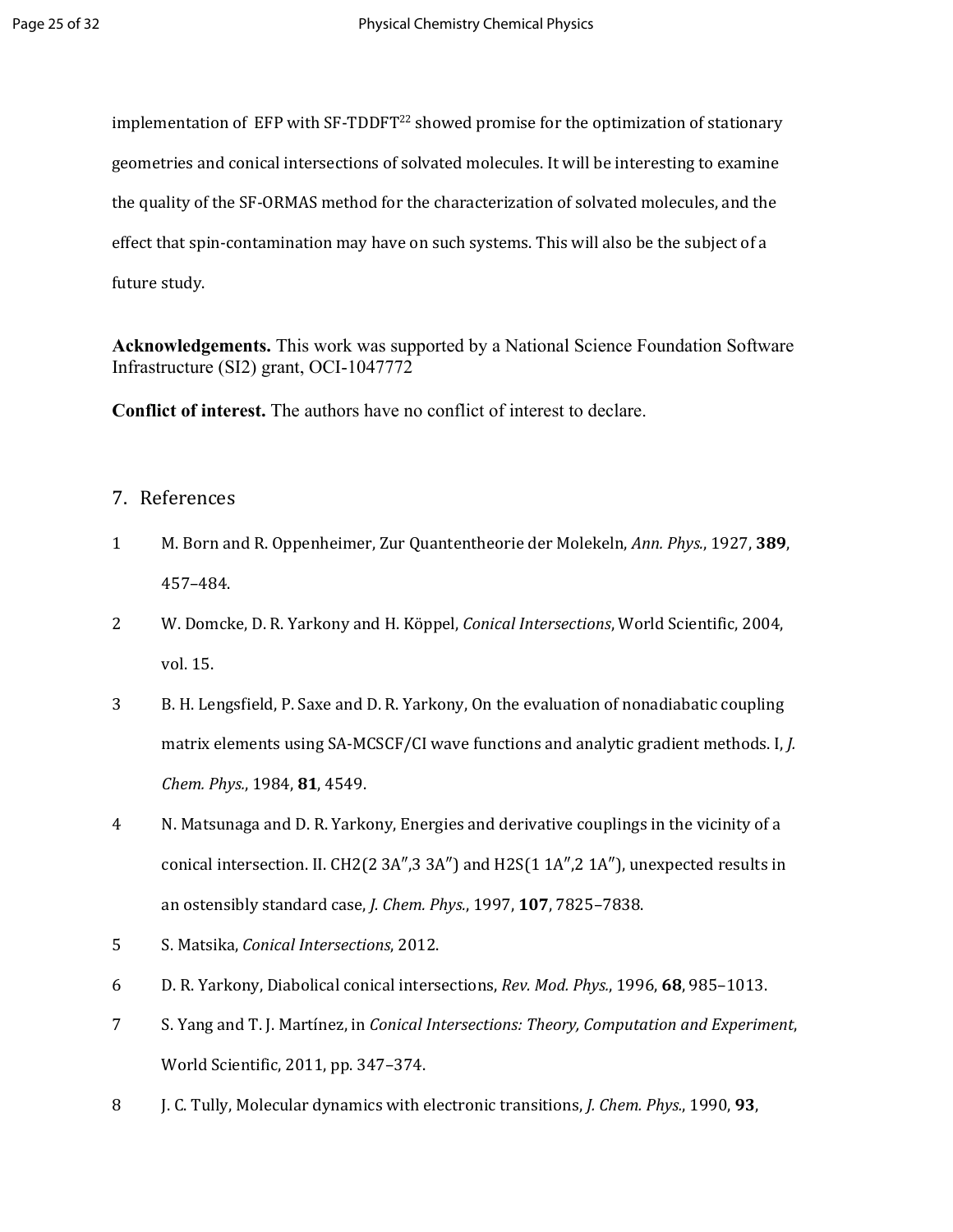1061–1071.

- 9 M. W. Schmidt and M. S. Gordon, The Construction and Interpretation of MCSCF Wavefunctions, *Annu. Rev. Phys. Chem.*, 1998, **49**, 233–266.
- 10 P. G. Szalay, T. Müller, G. Gidofalvi, H. Lischka and R. Shepard, Multiconfiguration Self-Consistent Field and Multireference Configuration Interaction Methods and Applications, *Chem. Rev.*, 2012, **112**, 108–181.
- 11 P. Saxe, B. H. Lengsfield and D. R. Yarkony, On the evaluation of non-adiabatic coupling matrix elements for large scale CI wavefunctions, *Chem. Phys. Lett.*, 1985, **113**, 159– 164.
- 12 B. H. Lengsfield and D. R. Yarkony, On the evaluation of nonadiabatic coupling matrix elements for MCSCF/CI wave functions using analytic derivative methods. III. Second derivative terms, *J. Chem. Phys.*, 1986, **84**, 348–353.
- 13 Y. K. Choe, Y. Nakao and K. Hirao, Multireference Møller-Plesset method with a complete active space configuration interaction reference function, *J. Chem. Phys.*, 2001, **115**, 621–629.
- 14 A. I. Krylov, Size-consistent wave functions for bond-breaking: the equation-of-motion spin-flip model, *Chem. Phys. Lett.*, 2001, **338**, 375–384.
- 15 A. I. Krylov, Spin-flip configuration interaction: an electronic structure model that is both variational and size-consistent, *Chem. Phys. Lett.*, 2001, **350**, 522–530.
- 16 A. I. Krylov, Spin-Flip Equation-of-Motion Coupled-Cluster Electronic Structure Method for a Description of Excited States, Bond Breaking, Diradicals, and Triradicals, *Acc. Chem. Res.*, 2006, **39**, 83–91.
- 17 D. Casanova and M. Head-Gordon, The spin-flip extended single excitation configuration interaction method, *J. Chem. Phys.*, 2008, **129**, 064104.
- 18 Y. Shao, M. Head-Gordon and A. I. Krylov, The spin-flip approach within time-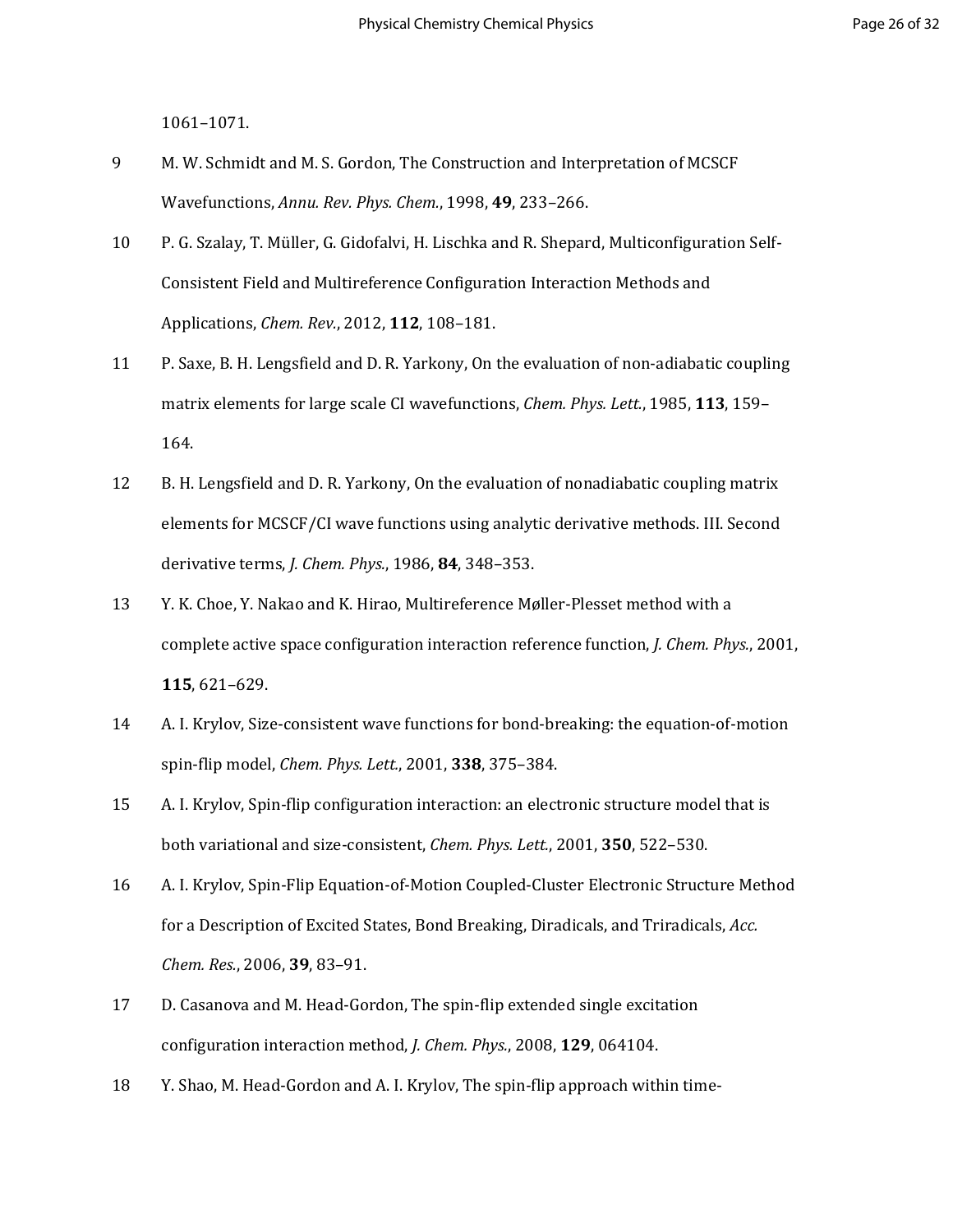dependent density functional theory: Theory and applications to diradicals, *J. Chem. Phys.*, 2003, **118**, 4807–4818.

- 19 Y. Harabuchi, K. Keipert, F. Zahariev, T. Taketsugu and M. S. Gordon, Dynamics Simulations with Spin-Flip Time-Dependent Density Functional Theory: Photoisomerization and Photocyclization Mechanisms of cis- Stilbene in ππ\* States, *J. Phys. Chem. A*, 2014, **118**, 11987–11998.
- 20 N. Minezawa and M. S. Gordon, Photoisomerization of Stilbene: A Spin-Flip Density Functional Theory Approach, *J. Phys. Chem. A*, 2011, **115**, 7901–7911.
- 21 N. Minezawa and M. S. Gordon, Optimizing Conical Intersections by Spin−Flip Density Functional Theory: Application to Ethylene, *J. Phys. Chem. A*, 2009, **113**, 12749–12753.
- 22 N. Minezawa and M. S. Gordon, Optimizing conical intersections of solvated molecules: The combined spin-flip density functional theory/effective fragment potential method, *J. Chem. Phys.*, 2012, **137**, 034116.
- 23 X. Zhang and J. M. Herbert, Analytic derivative couplings for spin-flip configuration interaction singles and spin-flip time-dependent density functional theory, *J. Chem. Phys.*, 2014, **141**, 064104.
- 24 J. S. Sears, C. D. Sherrill and A. I. Krylov, A spin-complete version of the spin-flip approach to bond breaking: What is the impact of obtaining spin eigenfunctions?, *J. Chem. Phys.*, 2003, **118**, 9084–9094.
- 25 D. Casanova and M. Head-Gordon, Restricted active space spin-flip configuration interaction approach: theory, implementation and examples, *Phys. Chem. Chem. Phys.*, 2009, **11**, 9779.
- 26 F. Bell, P. M. Zimmerman, D. Casanova, M. Goldey and M. Head-Gordon, Restricted active space spin-flip (RAS-SF) with arbitrary number of spin-flips, *Phys. Chem. Chem. Phys.*, 2013, **15**, 358–366.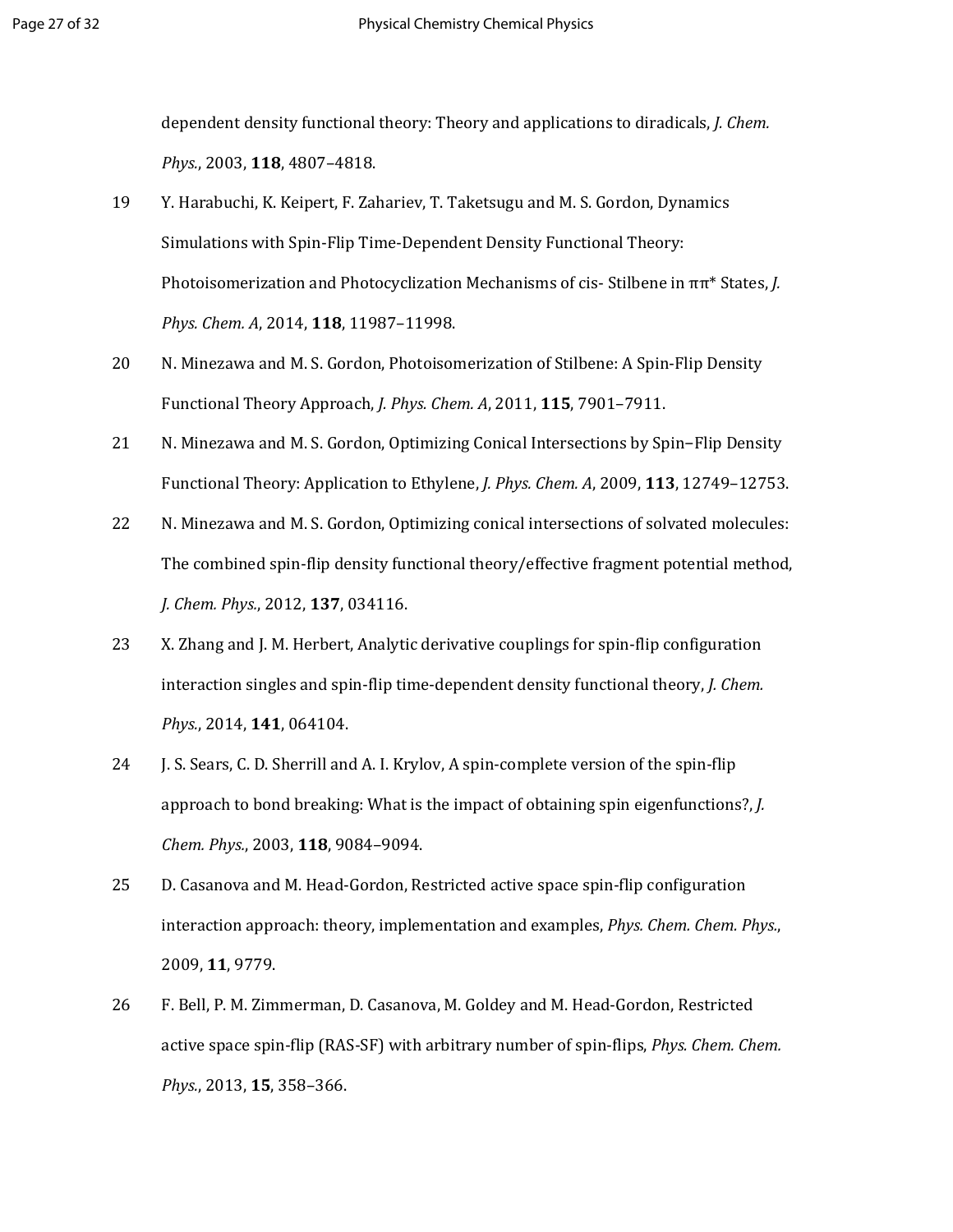- 27 D. Casanova, Avoided crossings, conical intersections, and low-lying excited states with a single reference method: The restricted active space spin-flip configuration interaction approach, *J. Chem. Phys.*, 2012, **137**, 084105.
- 28 Z. Li, W. Liu, Y. Zhang and B. Suo, Spin-adapted open-shell time-dependent density functional theory. II. Theory and pilot application, *J. Chem. Phys.*, 2011, **134**, 134101.
- 29 X. Zhang and J. M. Herbert, Spin-flip, tensor equation-of-motion configuration interaction with a density-functional correction: A spin-complete method for exploring excited-state potential energy surfaces, *J. Chem. Phys.*, 2015, **143**, 234107.
- 30 Z. Li and W. Liu, Spin-adapted open-shell random phase approximation and timedependent density functional theory. I. Theory, *J. Chem. Phys.*, , DOI:10.1063/1.3463799.
- 31 Z. Li and W. Liu, Spin-adapted open-shell time-dependent density functional theory. III. An even better and simpler formulation, *J. Chem. Phys.*, , DOI:10.1063/1.3660688.
- 32 J. Mato and M. S. Gordon, A general spin-complete spin-flip configuration interaction method, *Phys. Chem. Chem. Phys.*, 2018, **20**, 2615–2626.
- 33 J. Mato and M. S. Gordon, Analytic Gradients for the Spin-Flip ORMAS-CI Method: Optimizing Minima, Saddle Points, and Conical Intersections, *J. Phys. Chem. A*, 2019, **123**, 1260–1272.
- 34 M. W. Schmidt, K. K. Baldridge, J. A. Boatz, S. T. Elbert, M. S. Gordon, J. H. Jensen, S. Koseki, N. Matsunaga, K. A. Nguyen, S. Su, T. L. Windus, M. Dupuis and J. A. Montgomery, General atomic and molecular electronic structure system, *J. Comput. Chem.*, 1993, **14**, 1347–1363.
- 35 M. S. Gordon and M. W. Schmidt, in *Theory and Applications of Computational Chemistry*, eds. Clifford E. Dykstra, K. S. Kim, G. Frenking and G. E. Scuseria, Elsevier, 2005, pp. 1167–1189.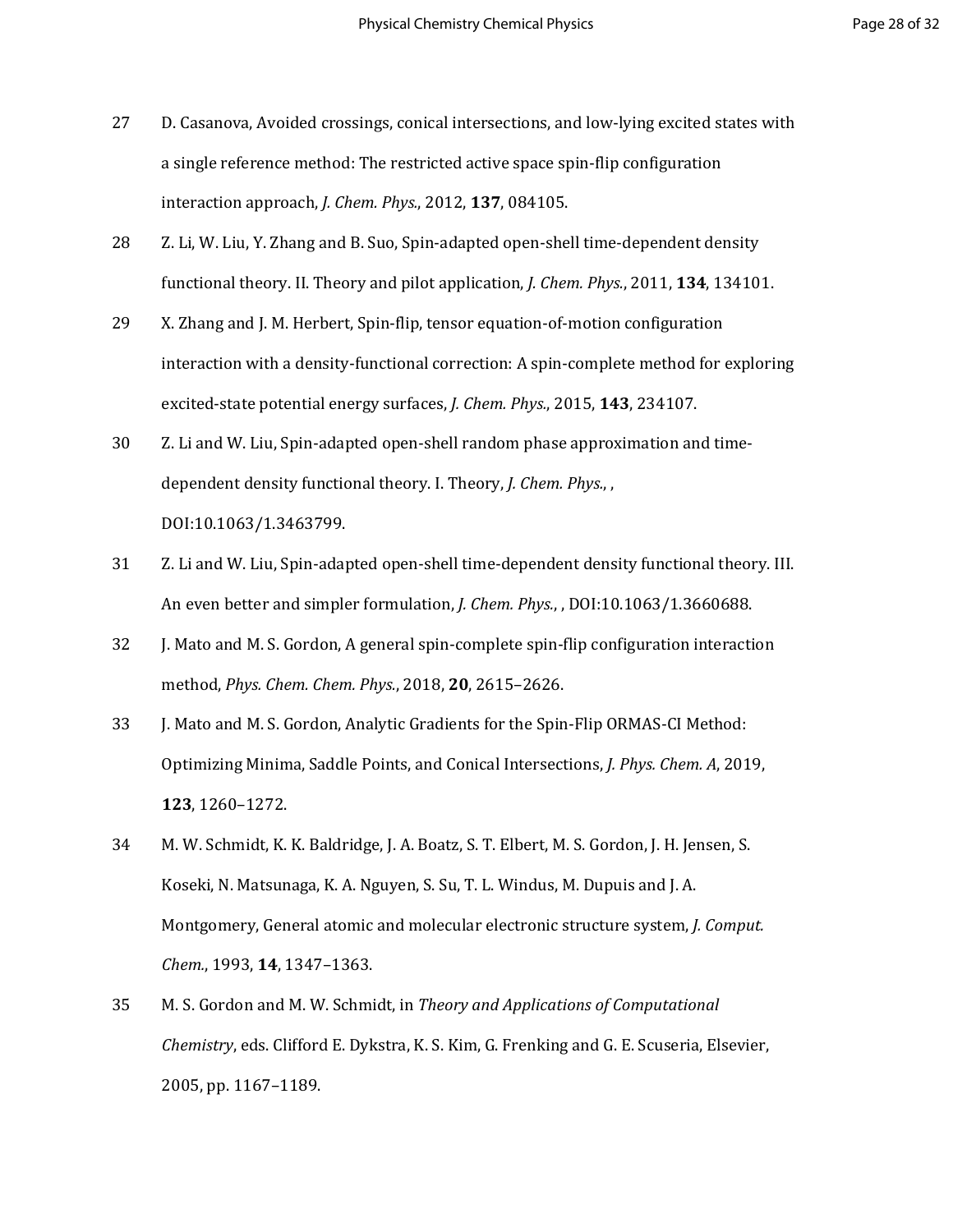- 36 J. Ivanic, Direct configuration interaction and multiconfigurational self-consistent-field method for multiple active spaces with variable occupations. I. Method, *J. Chem. Phys.*, 2003, **119**, 9364–9376.
- 37 B. H. Lengsfield and D. R. Yarkony, in *Advances in Chemical Physics: State-Selected and State-To-State Ion-Molecule Reaction Dynamics, Part 2*, eds. M. Baer and C. Ng, Wiley, 1992, pp. 1–71.
- 38 Y. Yamaguchi, J. D. Goddard, Y. Osamura and H. F. Schaefer, *A New Dimension to Quantum Chemistry: Analytic Derivative Methods in Ab Initio Molecular Electronic Structure Theory*, Oxford University Press, Oxford, 1994.
- 39 J. E. Rice, R. D. Amos, N. C. Handy, T. J. Lee and H. F. Schaefer, The analytic configuration interaction gradient method: Application to the cyclic and open isomers of the S3 molecule, *J. Chem. Phys.*, 1986, **85**, 963–968.
- 40 Y. Yamaguchi, M. Frisch, J. Gaw, H. F. Schaefer and J. S. Binkley, Analytic evaluation and basis set dependence of intensities of infrared spectra, *J. Chem. Phys.*, 1986, **84**, 2262– 2278.
- 41 Y. Osamura, Y. Yamaguchi, P. Saxe, D. J. Fox, M. A. Vincent and H. F. Schaefer, Analytic second derivative techniques for self-consistent-field wave functions. A new approach to the solution of the coupled perturbed hartree-fock equations, *J. Mol. Struct. THEOCHEM*, 1983, **103**, 183–196.
- 42 P. Saxe, Y. Yamaguchi and H. F. Schaefer, Analytic second derivatives in restricted Hartree–Fock theory. A method for high-spin open-shell molecular wave functions, *J. Chem. Phys.*, 1982, **77**, 5647–5654.
- 43 N. C. Handy and H. F. Schaefer, On the evaluation of analytic energy derivatives for correlated wave functions, *J. Chem. Phys.*, 1984, **81**, 5031.
- 44 J. C. Slater, The Theory of Complex Spectra, *Phys. Rev.*, 1929, **34**, 1293–1322.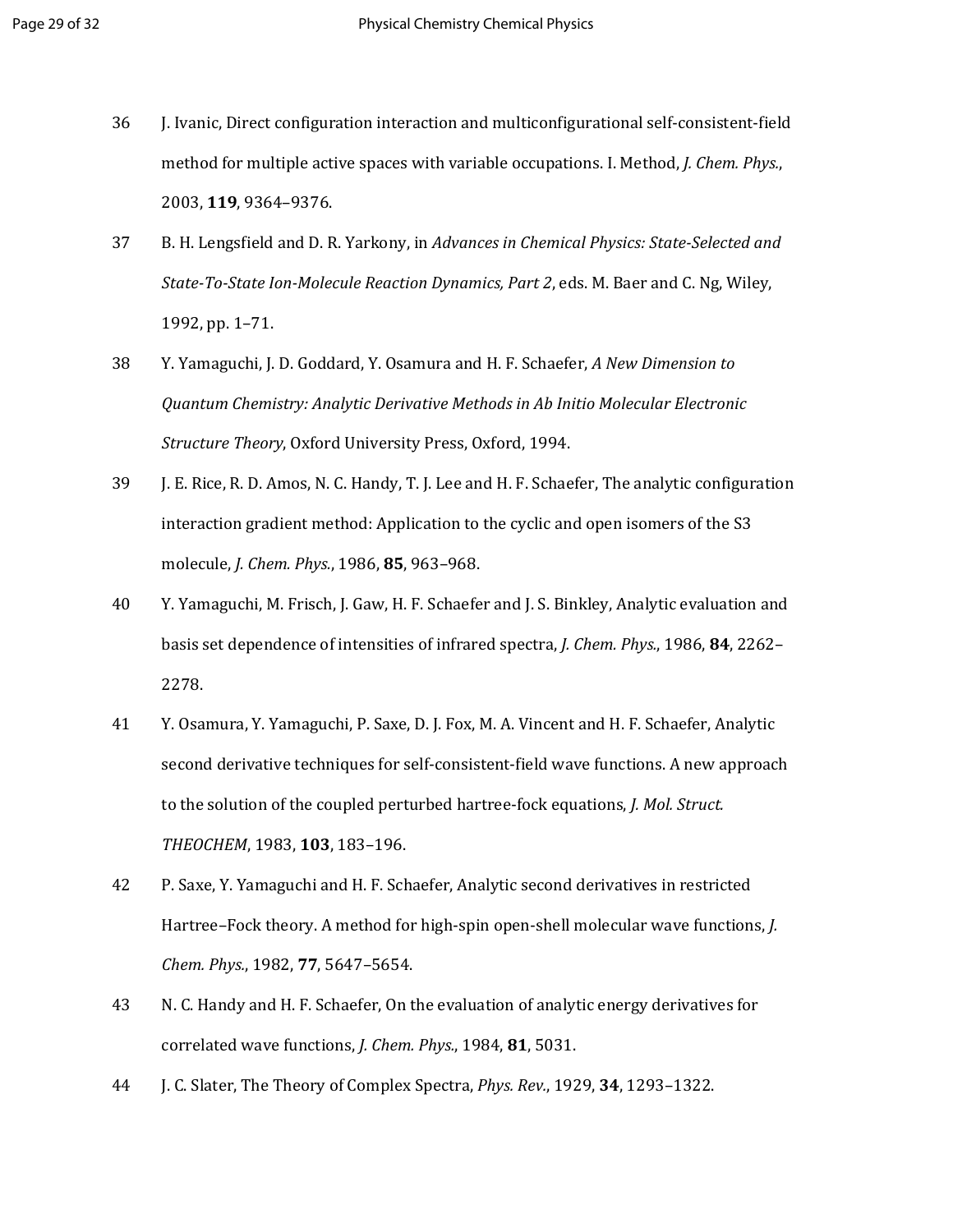- 45 J. C. Slater, Molecular Energy Levels and Valence Bonds, *Phys. Rev.*, 1931, **38**, 1109– 1144.
- 46 E. U. Condon, The Theory of Complex Spectra, *Phys. Rev.*, 1930, **36**, 1121–1133.
- 47 A. C. West and T. L. Windus, Can ORMAS be used for nonadiabatic coupling calculations? SiCH 4 and butadiene contours, *Theor. Chem. Acc.*, 2012, **131**, 1–11.
- 48 C. Galloy and J. C. Lorquet, Nonadiabatic interaction in unimolecular decay. III. Selection and propensity rules for polyatomic molecules, *J. Chem. Phys.*, 1977, **67**, 4672–4680.
- 49 P. J. Knowles, G. J. Sexton and N. C. Handy, Studies using the CASSCF wavefunction, *Chem. Phys.*, 1982, **72**, 337–347.
- 50 B. O. Roos, P. R. Taylor and P. E. M. Siegbahn, A complete active space SCF method (CASSCF) using a density matrix formulated super-CI approach, *Chem. Phys.*, 1980, **48**, 157–173.
- 51 B. O. Roos, in *Advances in Chemical Physics*, Wiley, 2007, vol. 69, pp. 399–445.
- 52 G. Hirsch, P. J. Bruna, R. J. Buenker and S. D. Peyerimhoff, Non-adiabatic coupling matrix elements <Ψz|∂/∂Q|Ψβ> for large CI wavefunctions, *Chem. Phys.*, 1980, **45**, 335–347.
- 53 M. Barbatti, J. Paier and H. Lischka, Photochemistry of ethylene: a multireference configuration interaction investigation of the excited-state energy surfaces., *J. Chem. Phys.*, 2004, **121**, 11614–24.
- 54 N. Minezawa and M. S. Gordon, Optimizing Conical Intersections by Spin Flip Density Functional Theory : Application to Ethylene, *J. Phys. Chem. A*, 2009, **113**, 12749–12753.
- 55 I. Loaiza and A. F. Izmaylov, On the breakdown of the Ehrenfest method for molecular dynamics on surfaces, *J. Chem. Phys.*, 2018, **149**, 214101.
- 56 S. Gozem, A. I. Krylov and M. Olivucci, Conical intersection and potential energy surface features of a model retinal chromophore: Comparison of EOM-CC and multireference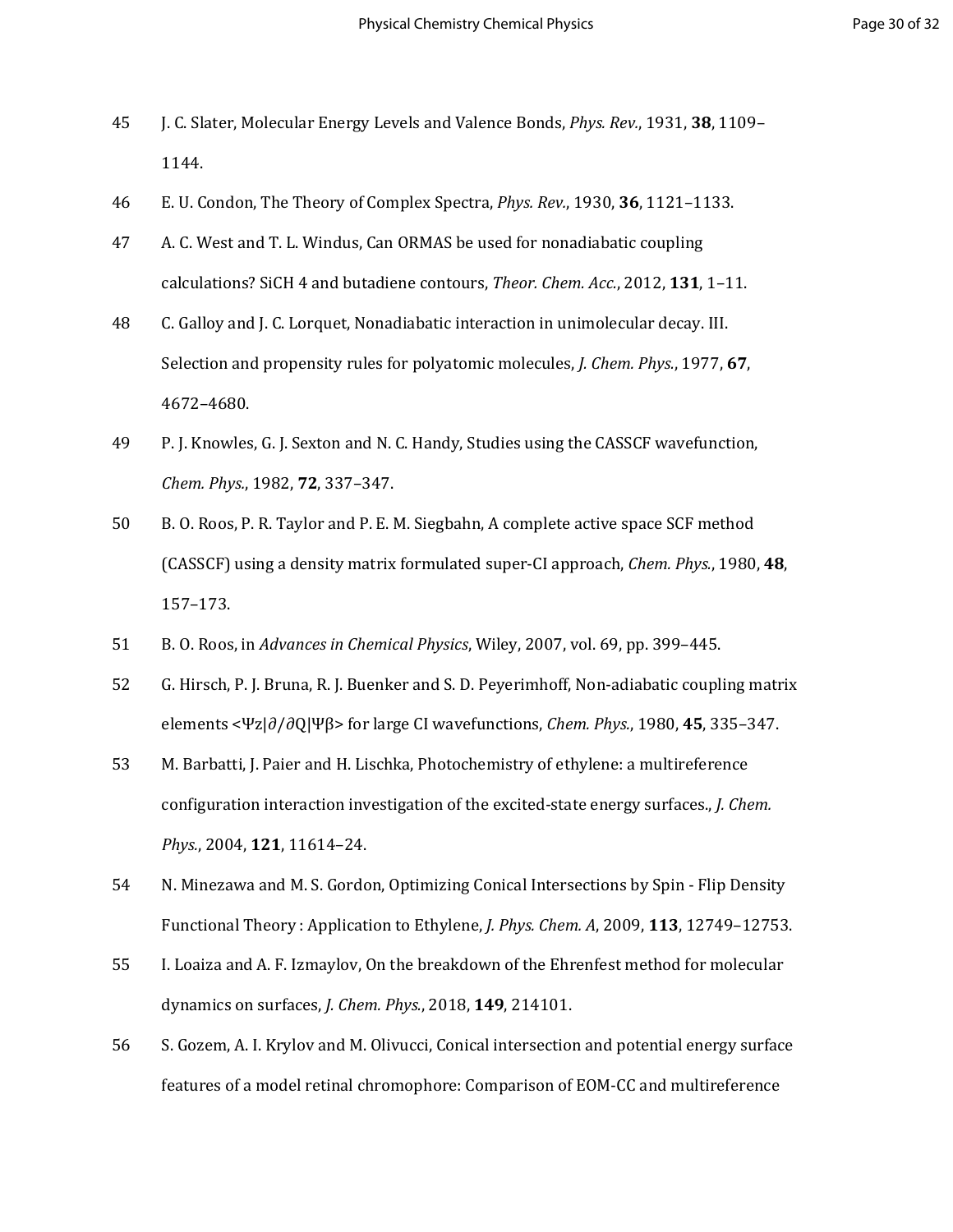methods, *J. Chem. Theory Comput.*, 2013, **9**, 284–292.

- 57 X. Zhang and J. M. Herbert, Excited-State Deactivation Pathways in Uracil versus Hydrated Uracil: Solvatochromatic Shift in the 1 n π\* State is the Key, *J. Phys. Chem. B*, 2014, **118**, 7806–7817.
- 58 P. N. Day, J. H. Jensen, M. S. Gordon, S. P. Webb, W. J. Stevens, M. Krauss, D. Garmer, H. Basch and D. Cohen, An effective fragment method for modeling solvent effects in quantum mechanical calculations, *J. Chem. Phys.*, 1996, **105**, 1968–1986.